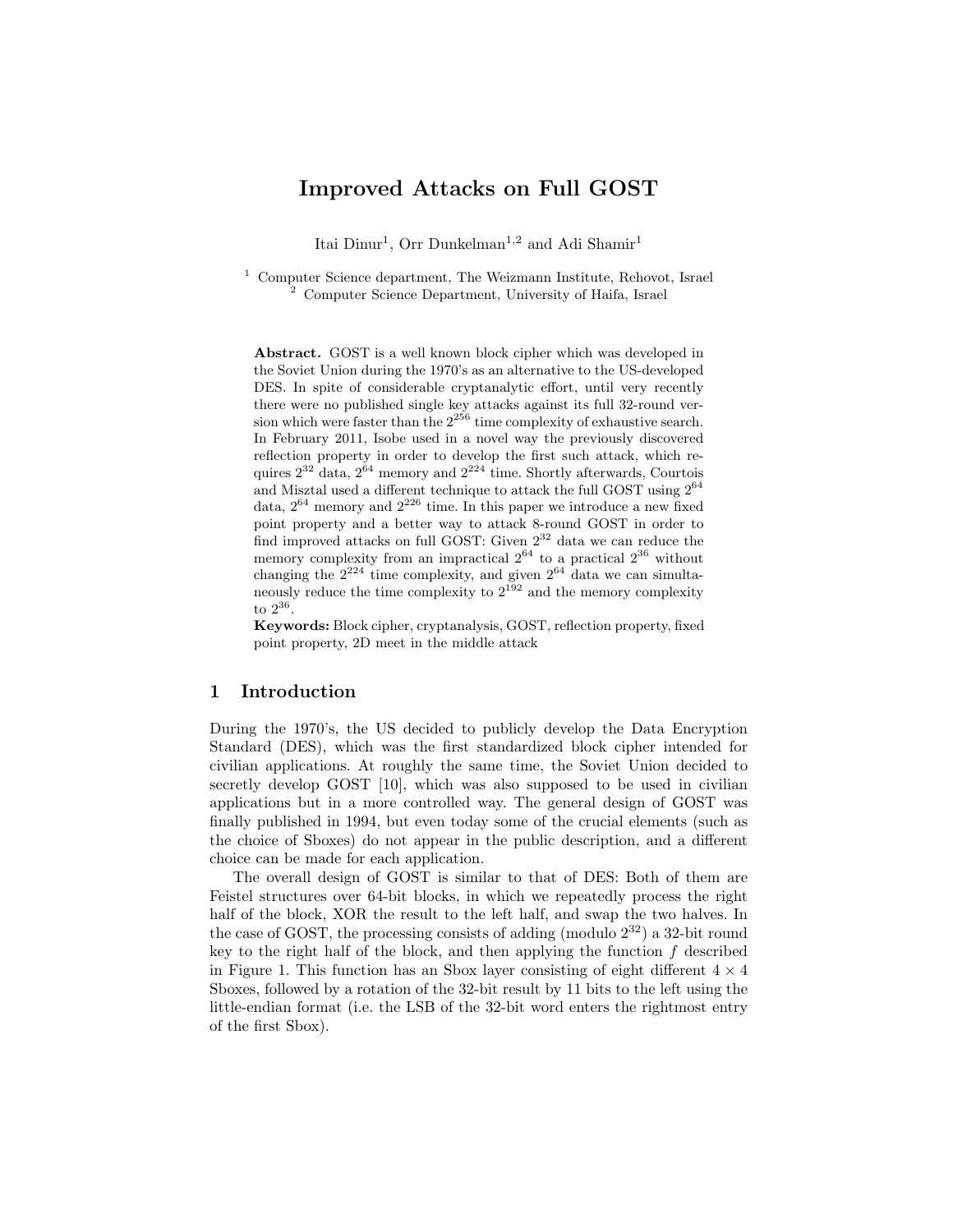Full GOST has 32 rounds, and its key schedule is extremely simple: the 256 bit key is divided into eight 32-bit words  $(K_1, K_2, K_3, K_4, K_5, K_6, K_7, K_8)$ . Each round of GOST uses one of these words as a round key in the following order: in the first 24 rounds, the keys are used in their cyclic order (i.e.  $K_1$  in rounds 1,9,17,  $K_2$  in rounds 2,10,18, and so forth). In the final 8 rounds (25–32), the round keys are used in reverse order  $(K_8$  in round 25,  $K_7$  in round 26, and so forth).



Fig. 1. One round of GOST

A major difference between the design philosophies of DES and GOST was that the publicly available DES was intentionally chosen with marginal parameters (16 rounds, 56 bit keys), whereas the secretive GOST used larger parameters (32 rounds, 256 bit keys) which seemed to offer an extra margin of security. As a result, DES was broken theoretically (by using differential and linear techniques) and practically (by using special purpose hardware) about 20 years ago, whereas all the single key attacks [1, 7, 13] published before 2011 were only applicable to reduced-round versions of the cipher.<sup>1</sup>

The first single key attack on the full 32-round version of GOST was published by Takanori Isobe at FSE'11 [6]. It exploited a surprising reflection property which was first pointed out by Kara [7] in 2008: Whenever the left and right halves of the state after 24 rounds are equal (which happens with probability  $2^{-32}$ ), the last 16 rounds become the identity mapping, and thus the effective number of rounds is reduced from 32 to 16. Isobe developed a new key-extraction algorithm for the remaining 16 rounds of GOST which required  $2^{192}$  time and  $2^{64}$ memory, and used it  $2^{32}$  times for different plaintext/ciphertext pairs in order to get the full 256 bit key using a total of  $2^{32}$  data,  $2^{64}$  memory, and  $2^{224}$  time.

<sup>1</sup> Attacks on full GOST in the stronger related-key model are known for about a decade, see [5, 8, 9, 12, 13].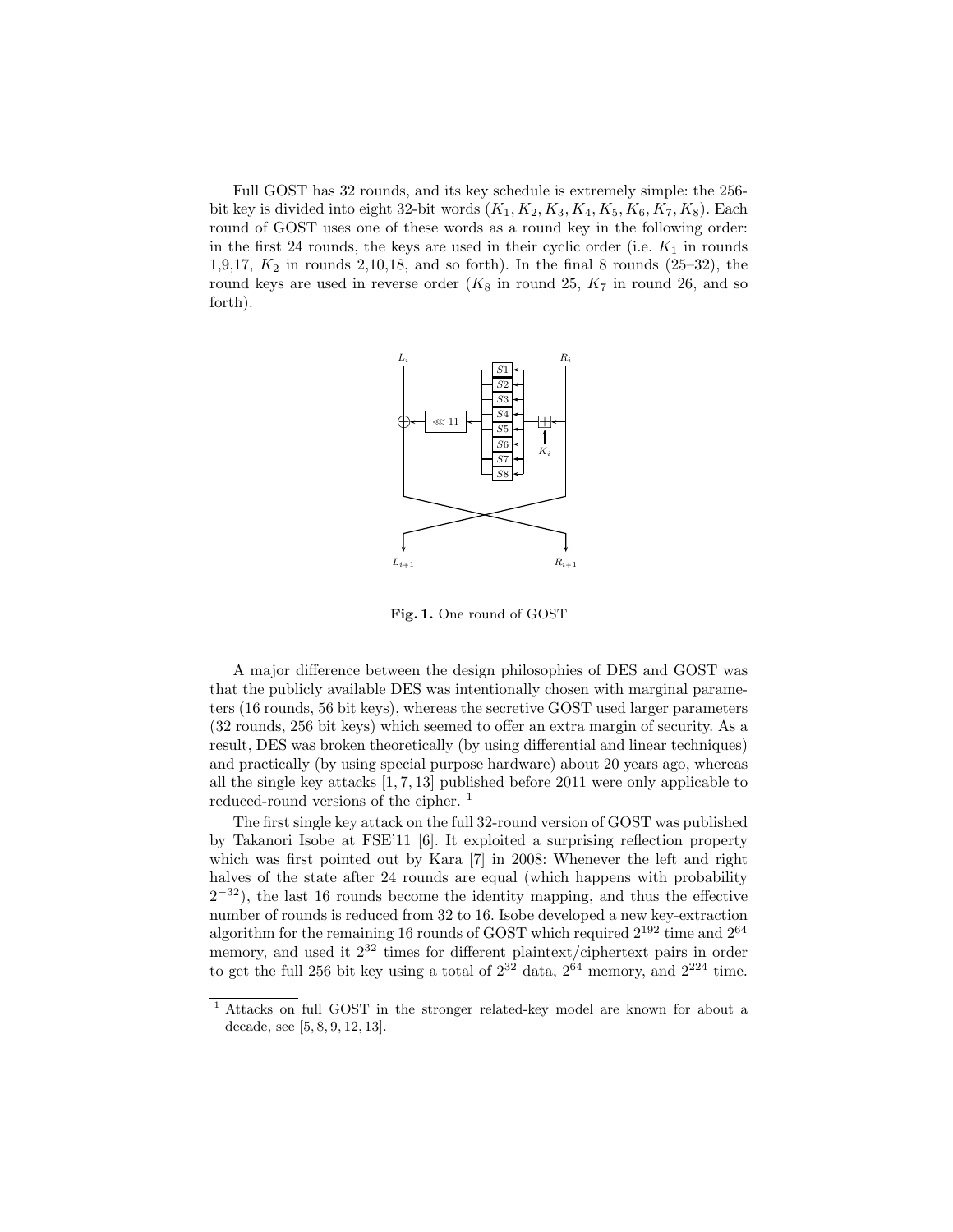This is much faster than exhaustive search, but neither the time complexity nor the memory complexity are even close to being practical.

Shortly afterwards, Courtois [3] published on ePrint a new attack on the full GOST. It used a very different algebraic approach, but had an inferior complexity of  $2^{64}$  data,  $2^{64}$  memory, and  $2^{248}$  time. Later, Courtois and Misztal [4] described a differential attack which again used  $2^{64}$  data and memory, but reduced the time complexity to  $2^{226}$ .

In this paper we improve several aspects of these previously published attacks. We describe a new fixed point property, and show how to use either the previous reflection property or the new fixed point property in order to reduce the general cryptanalytic problem of attacking the full 32-round GOST into an attack on 8-round GOST with two known input-output pairs. We then develop a new way to extract all the  $2^{128}$  possible values of the full 256 bit key given only two known 64-bit input-output pairs of 8-round GOST, which requires  $2^{128}$ time and  $2^{36}$  memory <sup>2</sup> (all the previously published attacks on 8-round GOST have an impractical memory complexity of at least  $2^{64}$ ). By combining these improved elements, we can get the best known attacks on GOST for the two previously considered data complexities of  $2^{32}$  and  $2^{64}$ . A comparison between all the previously published single key attacks on the full GOST and our new attacks is given in Table 1.

| Reference                    | Data                 | Memory Time |                        | Self-Similarity          | 8-Round Attack | <b>Sboxes</b>    |
|------------------------------|----------------------|-------------|------------------------|--------------------------|----------------|------------------|
|                              | $'KP)$ <sup>††</sup> |             |                        | Property                 |                |                  |
| $\left\lceil 6 \right\rceil$ | $2^{32}$             | $2^{64}$    | $2^{224}$              | Reflection               |                | <b>Bijective</b> |
| [3]                          | $2^{64}$             | $2^{64}$    | $2^{248}$              | Other (unnamed)          | Algebraic      | Russian          |
|                              |                      |             |                        |                          |                | Banks $[11]$     |
| [4]                          | $2^{64}$             | $2^{64}$    | $2^{226}$              | Differential (not based) |                | Russian          |
|                              |                      |             |                        | on self-similarity)      |                | Banks $[11]$     |
| This paper                   | $2^{64}$             | $2^{36}$    | $2^{192}$ <sup>†</sup> | fixed point              | 2DMITM         | any              |
| This paper                   | $2^{64}$             | $2^{19}$    | $2^{204\dagger}$       | fixed point              | low-memory     | any              |
| This paper                   | $2^{32}$             | $2^{36}$    | $2^{224\dagger}$       | Reflection               | 2DMITM         | any              |
| This paper                   | $2^{32}$             | $2^{19}$    | $2^{236+1}$            | Reflection               | low-memory     | any              |

† The time complexity can be slightly reduced by exploiting GOST's complementation properties (as described in Appendix A)

†† Known plaintext

Table 1. Single-key Attacks on the Full GOST

<sup>&</sup>lt;sup>2</sup> We can reduce the memory complexity by another factor of  $2^{17}$  (to  $2^{19}$ ) if we are willing to increase the time by a factor of  $2^{12}$  (to  $2^{140}$ ). This may seem like an unattractive tradeoff since the  $2^{36}$  memory complexity is already practical, but one can argue that  $2^{19}$  words will fit into the cache whereas  $2^{36}$  will not, which can result in a big performance penalty.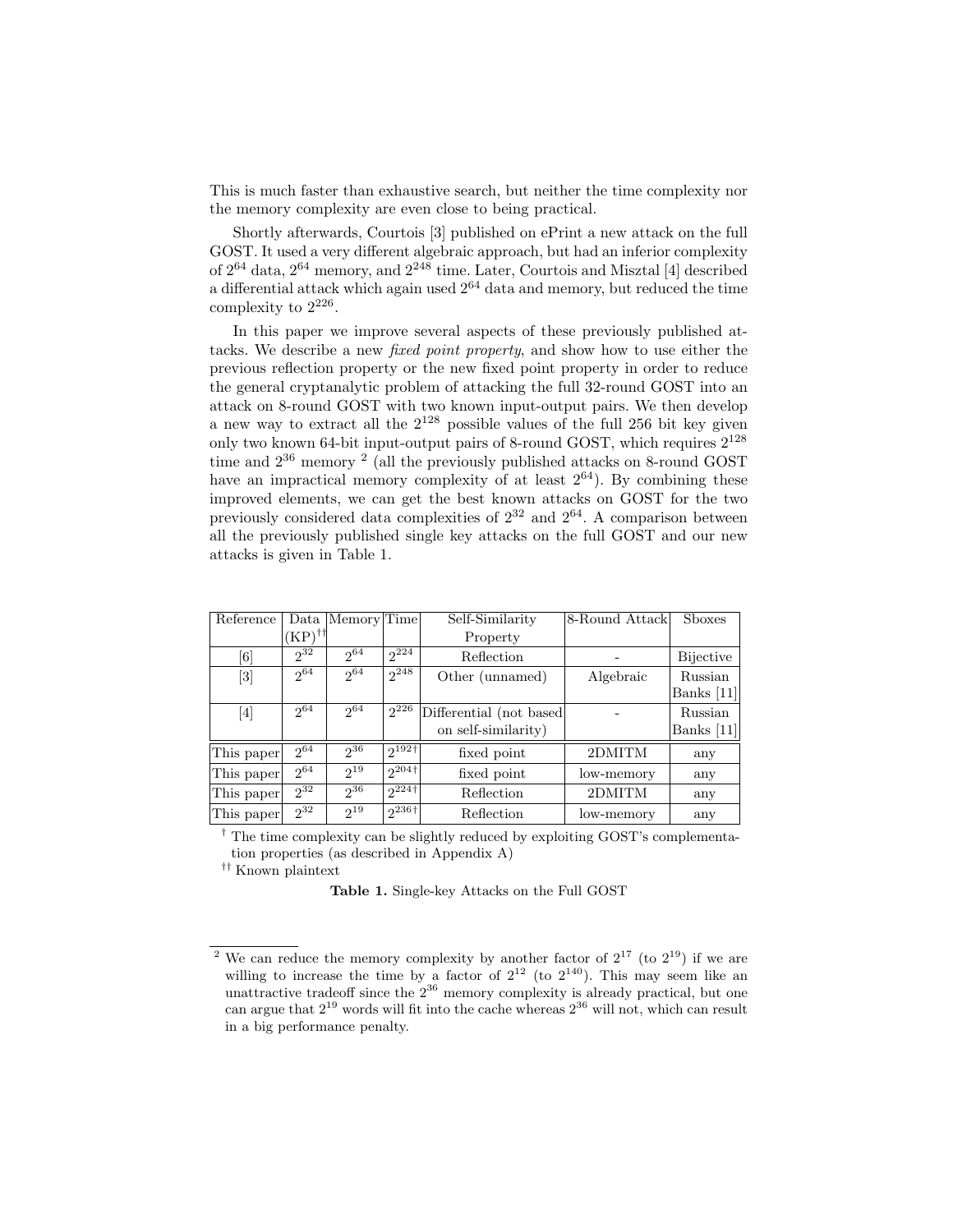An important observation about Isobe's attack is that it uses in an essential way the assumption that the Sboxes are invertible. Since the GOST standard does not specify the Sboxes, and there is no need to make them invertible in a Feistel structure, Isobe's attack might not be applicable to some valid incarnations of this standard. A similar problem occurs in Courtois' attacks, since he only estimates their time complexity for one particular choice of Sboxes described in [11] which is used in the Russian banking system, and it is possible that for other choices of Sboxes the complexities will be different. The new attacks described in this paper do not suffer from these limitations, since they can be applied with the same complexity to any given set of Sboxes, regardless of whether they are invertible or not and regardless of their differential properties.

### 2 Overview of Our New Attacks on the Full GOST

The 32 encryption rounds of GOST can be fully described using only two closely related 8-round encryption functions. Let  $G_{K_{i_1},...,K_{i_j}}$  be  $j$  rounds of GOST under the subkeys  $K_{i_1}, ..., K_{i_j}$  (where  $i_1, ..., i_j \in \{1, 2, ..., 8\}$ ), and let  $(P_L, P_R)$  be a 64bit plaintext, such its right half,  $P_R$ , enters the first round. Then  $GOST(P_L, P_R) = G_{K_8,...,K_1}G_{K_1,...,K_8}G_{K_1,...,K_8}G_{K_1,...,K_8}(P_L, P_R)$ 

Our new attacks on the full GOST exploit its high degree of self-similarity using a general framework which is shared by other attacks: the algorithm of each attack consists of an outer loop which iterates over the given 32-round plaintext-ciphertext pairs, and uses each one of them to obtain suggestions for two input-output pairs for  $G_{K_1,\ldots,K_8}$ . For each suggestion of the 8-round inputoutput pairs, we apply an 8-round attack which gives suggestions for the 256 bit GOST key. We then verify the key suggestions by using some of the other plaintext-ciphertext pairs. The self-similarity properties of GOST ensure that the 8-round attack needs to be applied a relatively small number of times, leading to attacks which are much faster than exhaustive search.

We describe several attacks on the full GOST which belong to this common framework but differ according to the property and the type of 8-round attack we use. The two self-similarity properties are:

- 1. The reflection property which was first described in [7], where it was used to attack 30 rounds of GOST (and  $2^{224}$  weak keys of the full GOST). This property was later exploited in [6] to attack the full GOST for all keys. We describe this property again in Section 3.1 for the sake of completeness.
- 2. A new fixed point property which is described in Section 3.2.

The two properties differ according to the amount of data required to satisfy them, and thus offer different points on a time/data tradeoff curve.

Given two 8-round input-output pairs, we describe in this paper several possible attacks of increasing sophistication:

1. A very basic meet-in-the-middle (MITM) attack [2], which is described in Section 4.1.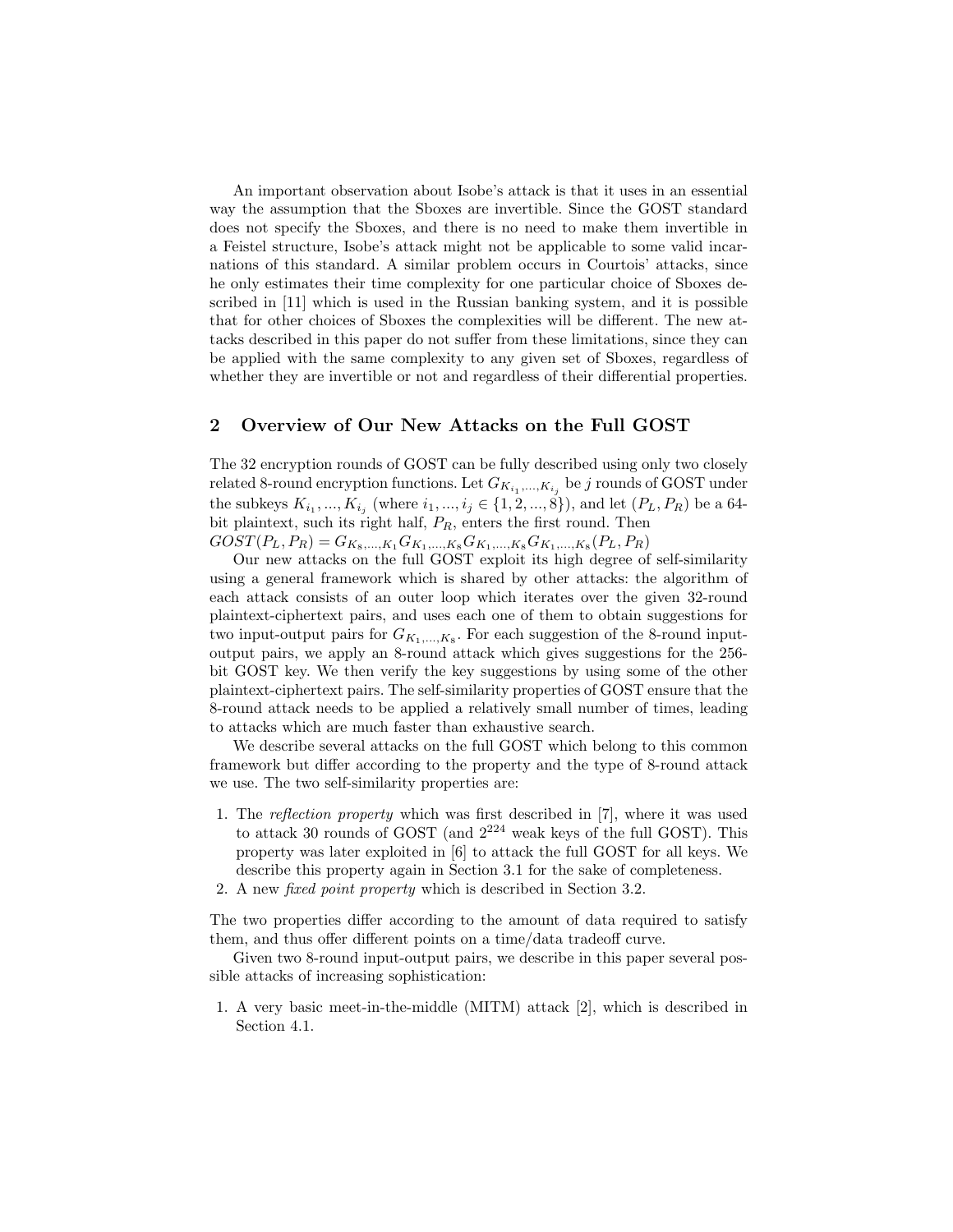- 2. An improved MITM attack, described in Section 4.2, which uses the idea of equivalent keys (first described by Isobe in [6]).
- 3. A low-memory attack, described in Section 5.
- 4. A 2-dimensional meet-in-the-middle (2DMITM) attack, described in Section 6.

In order to attack the full GOST, we select one of the two self-similarity properties of Sections 3.1 and 3.2 to use in the outer loop of the attack according to the amount of available data. We then select one of the two 8-round attacks of Sections 5 and 6 according to the amount of available memory. The total time complexity of our attacks is calculated by multiplying the complexity of the 8-round attack by the expected number of times we have to try the selfsimilarity property. Altogether, we obtain four new attacks on the full GOST. In three out of the four cases, we obtain better combinations of complexities than in all the previously published attacks. In the remaining case, we use the reflection property and the low-memory 8-round attack to significantly reduce the memory requirements of Isobe's attack [6], at the expense of a small time complexity penalty. We note that the computation required by each one of our attacks can be easily parallelized, and thus using x CPUs reduces the expected running time of the attack by a factor of  $x$ .

As described in Appendix A, the time complexity of all these attacks can be slightly reduced by exploiting GOST's complementation properties. However, in some of these improved attacks we have to use chosen rather than known plaintexts, which reduces their attractiveness.

## 3 Obtaining 8-Round Input-Output Pairs for GOST

In this section, we describe the two self-similarity properties of GOST which we exploit in order to obtain two 8-round input-output pairs: the previously known reflection property and the new fixed point property.

The fixed point property suggests two correct 8-round input-output pairs with probability of about  $2^{-64}$  and requires about  $2^{64}$  known plaintext-ciphertext pairs to succeed with high probability. The reflection property suggests two correct 8-round input-output pairs with a much smaller probability of about  $2^{-96}$ , but requires only  $2^{32}$  known plaintext-ciphertext pairs to succeed with high probability. This implies that when about  $2^{64}$  known plaintext-ciphertext pairs are available, it is preferable to use the fixed point property, and when about 2 <sup>32</sup> known plaintext-ciphertext pairs are available, we should use the reflection property.

#### 3.1 The Reflection Property

Assume that the encryption of a plaintext P after 24 rounds of GOST gives a 64-bit value  $Y$ , such that the 32-bit right and left halves of  $Y$  are equal (i.e.  $Y_R = Y_L$ ). Thus, exchanging the two halves of Y at the end of round 24 does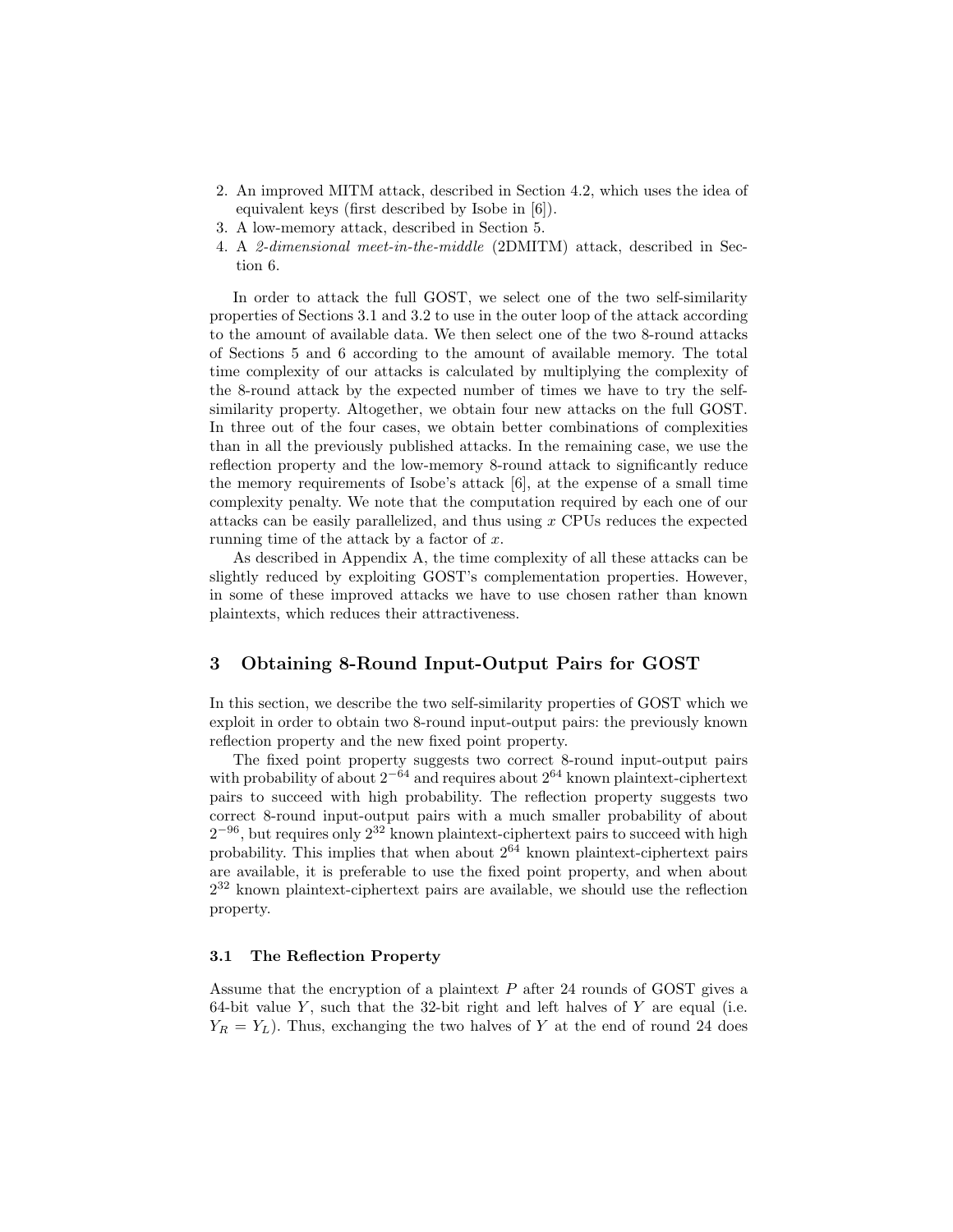not change the intermediate encryption value. In rounds 25–32, the round keys  $K_1-K_8$  are applied in the reverse order, and Y undergoes the same operations as in rounds  $17-24$ , but in the reverse order. As a result, the encryption of P after 32 rounds, which is the ciphertext  $C$ , is equal to its encryption after 16 rounds (see Figure 2). By guessing the state of the encryption of  $P$  after 8 rounds, denoted by the 64-bit value X, we obtain two 8-round input-output pairs  $(P, X)$ and  $(X, C)$ . For an arbitrary key, the probability that a random plaintext gives such a symmetric value Y after 24 rounds is about  $2^{-32}$ , implying that we have to try about  $2^{32}$  known plaintexts (in addition to guessing X) in order to obtain the two pairs. Note that the reflection property actually gives us another "half pair"  $(\widehat{C}, Y)$ , where the 64-bit word  $\widehat{C}$  is obtained from C by exchanging the right and left 32-bit halves of C, and the 32-bit right and left halves of Y are equal.<sup>3</sup> However, it is not clear how to exploit this additional knowledge in order to significantly improve the running time of our attacks on the full GOST which are based on the reflection property.

$$
P \longrightarrow \begin{array}{|l|l|} \hline K_1, K_2, ..., K_8 & K_1, K_2, ..., K_8 \\ \hline \text{Rounds 1-8} & \text{Rounds 9-16} \end{array} \begin{array}{|l|} \hline C & K_1, K_2, ..., K_8 \\ \hline \text{Rounds 17-24} & Y = (Y_L, Y_R) \\ \hline \text{Rounds 25-32} & Y_L = Y_R \end{array} \begin{array}{|l|} \hline K_8, K_7, ..., K_1 \\ \hline \text{Rounds 25-32} & C \end{array}
$$

Fig. 2. The Reflection Property of GOST

#### 3.2 The Fixed Point Property

we obtain  $P$  after 16 and 24 rounds as well. In rounds 25–32, the round keys  $\frac{1}{2}$   $\frac{1}{2}$  ...,  $\frac{1}{2}$ t.  $\frac{1}{2}$  $^{\prime}$  $6, \text{and } 17-24$ <sub>d</sub>  $\sim$  Ke $\sim$  ...,  $\sim$  $8$  encryption rounds. Since rounds  $9-16$  and  $17-24$  are identical to rounds  $1-8$ , Assume that when we encrypt a 64-bit plaintext  $P$ , we obtain  $P$  again after  $K_1-K_8$  are applied in the reverse order, and we obtain some arbitrary ciphertext  $C$  (see Figure 3). The knowledge of P and C immediately gives us the 8-round input-output pairs  $(P, P)$  and  $(\widehat{C}, \widehat{P})$  (in which the right and left 32-bit halves of  $P$  and  $C$  are exchanged).

For an arbitrary key, the probability that a random plaintext is a fixed point is about  $2^{-64}$ , implying that we need about  $2^{64}$  known plaintexts to have a single fixed point, from which we obtain the two input-output pairs needed in

<sup>&</sup>lt;sup>3</sup> In our attacks, we use 8-round input-output pairs whose encryption starts with  $K_1$ and thus need to apply the Feistel structure in the reverse order (starting from round 32) for input-output pairs obtained for rounds 25–32. Since in Feistel structures the right and left halves of the block are exchanged at the end (rather than at the beginning) of the round function, we exchange the right and left sides of the input and the output of the input-output pairs obtained for rounds 25–32. We call  $(\tilde{C}, Y)$ a "half pair" since we have to guess only 32 additional bits in order to find it, once (P,C) is known.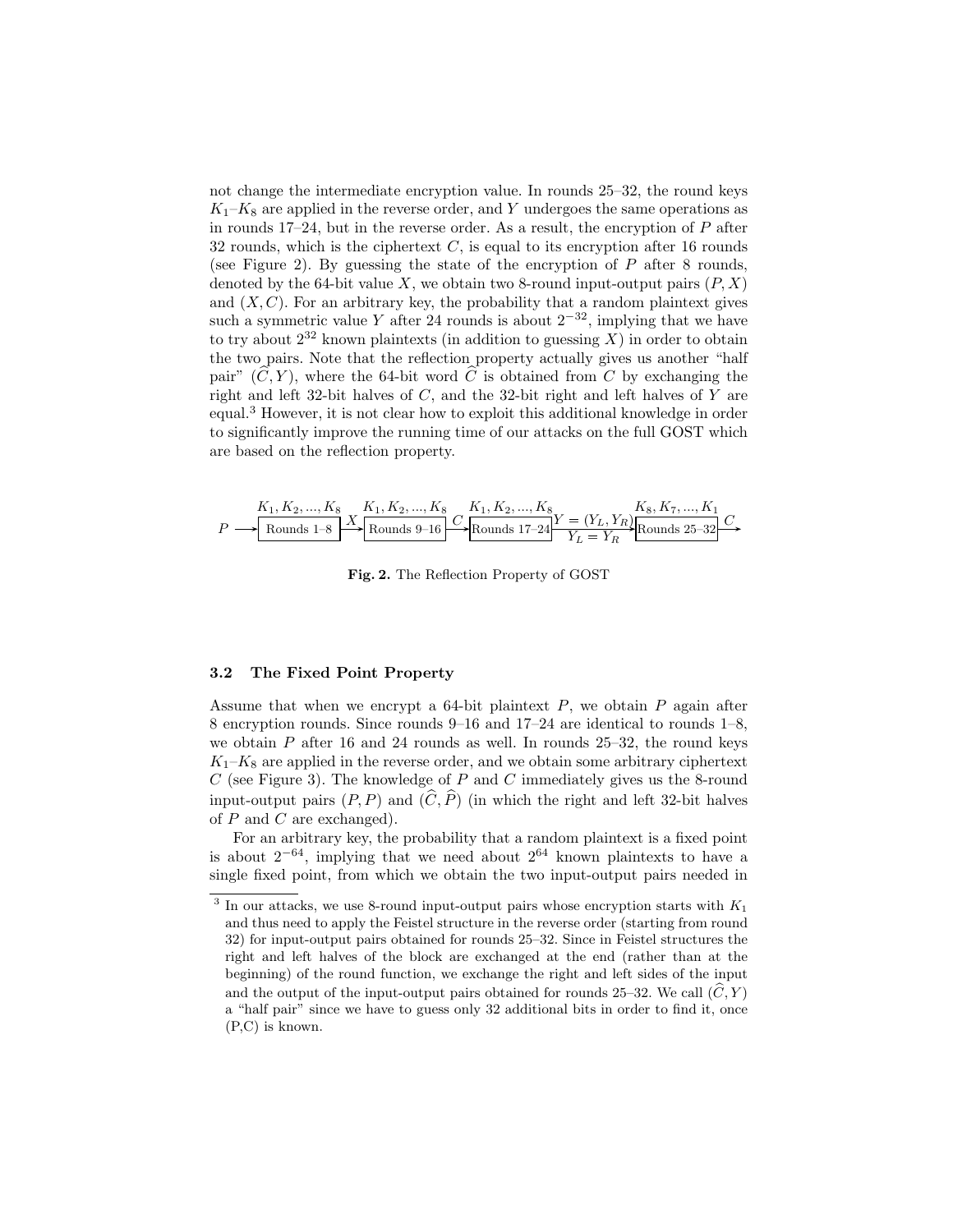our attack. If we have only  $c \cdot 2^{64}$  known plaintexts for some fraction c, we expect this fixed point to occur among the given plaintexts with probability c, and thus the time complexity, the data complexity, and the success probability are all reduced by the same linear factor c. Consequently, it makes sense to try the fixed point based attack even when we are given only a small fraction of the entire code book of GOST. Such a graceful degradation when we are given fewer plaintexts should be contrasted with other attacks such as slide attacks, in which we have to wait for some random birthday phenomenon to occur among the given data points. Since the existence of birthdays has a much sharper threshold, the probability of finding an appropriate pair of points goes down quadratically rather than linearly in  $c$ , and thus they are much more likely to fail in such situations. e linear factoi<br>theak even wh  $\frac{1}{2}$  ...,  $\frac{1}{2}$  $\mathfrak{c}$ .  $\alpha$ ,  $\alpha$ ,  $\alpha$ ,  $\alpha$ y, it makes  $\frac{1}{2}$  $\mathbf{t}$ 

$$
P \longrightarrow\n \begin{array}{c}\n K_1, K_2, ..., K_8 \\
\text{Rounds 1-8}\n \end{array}\n \longrightarrow\n \begin{array}{c}\n K_1, K_2, ..., K_8 \\
\text{Rounds 9-16}\n \end{array}\n \longrightarrow\n \begin{array}{c}\n K_1, K_2, ..., K_8 \\
\text{Rounds 17-24}\n \end{array}\n \longrightarrow\n \begin{array}{c}\n K_8, K_7, ..., K_1 \\
\text{Rounds 25-32}\n \end{array}\n \longrightarrow
$$

Fig. 3. The fixed point property of GOST

# 4 Simple Meet-in-the-middle Attacks on 8 Rounds of GOST

Meet-in-the-middle (MITM) attacks can be efficiently applied to block ciphers in which some intermediate encryption variables (bits, or combinations of bits) depend only on a subset of key bits from the encryption side and on another subset of key bits from the decryption side: the attacker guesses the relevant key bits from the encryption and decryption sides independently, and tries only keys in which the values suggested by the computed intermediate variables match up. While the full 32-round GOST seems to resist such attacks, GOST with 8 encryption rounds uses completely unrelated round keys. Thus, the full 64-bit value after 4 encryption rounds depends only on round keys  $K_1-K_4$  from the encryption side and on round keys  $K_5-K_8$  from the decryption side.

#### 4.1 The Basic Meet-in-the-middle Attack

We describe how to mount a simple meet-in-the-middle attack on 8 rounds of GOST given two 8-round input-output pairs and several additional 32-round plaintext-ciphertext pairs:

1. For each of the  $2^{128}$  possible values of  $K_1-K_4$ , encrypt both inputs and obtain two 64-bit intermediate encryption values after 4 rounds of GOST (i.e.,  $2^{128}$ ) intermediate values of 128 bits each). Store the intermediate values in a list,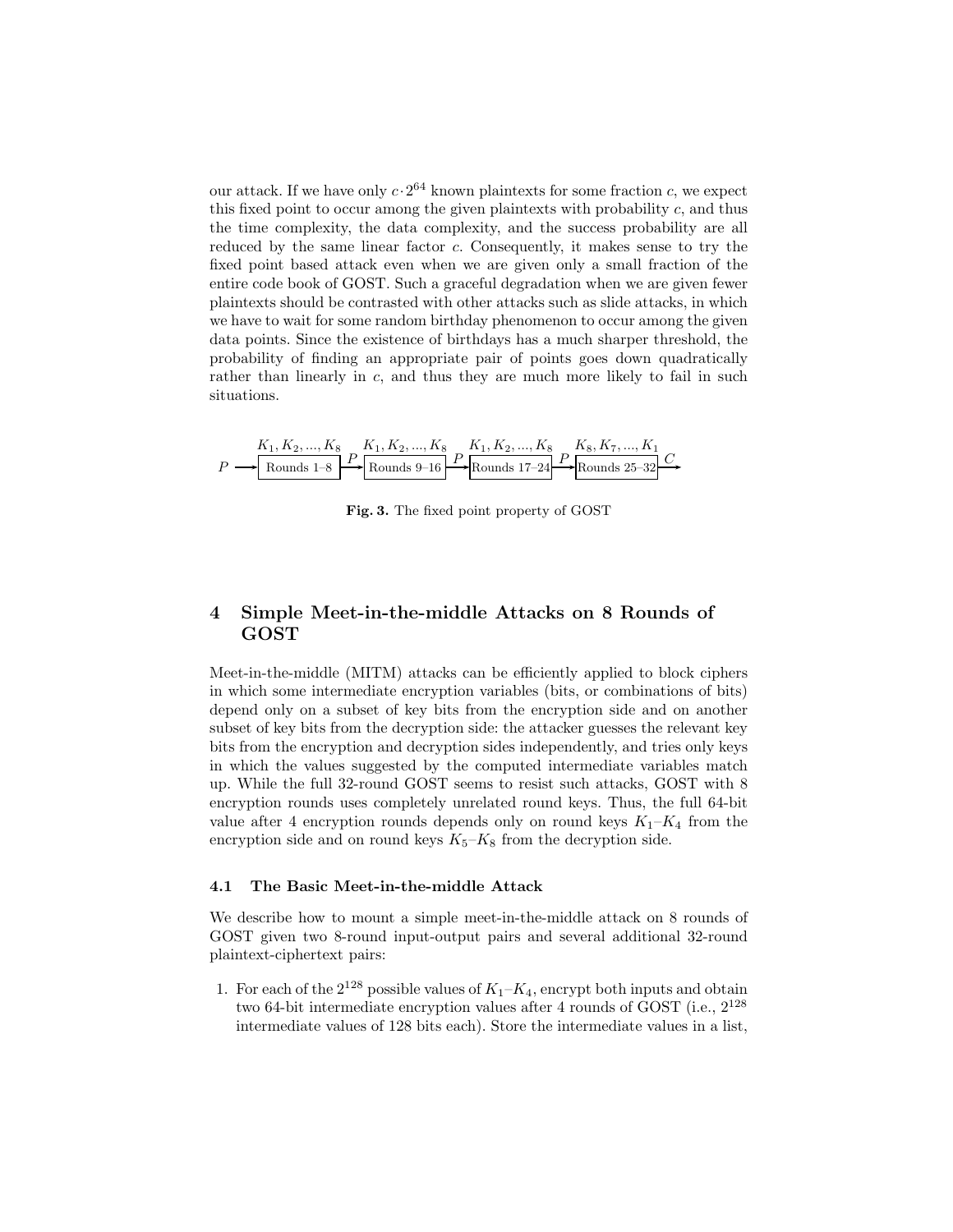sorted according to these 128 bits, along with the corresponding value of  $K_1 - K_4$ .

- 2. For each of the  $2^{128}$  possible values of  $K_5-K_8$ , decrypt both outputs, obtain two 64-bit intermediate values and search the sorted list for these two values.
- 3. For each match, obtain the corresponding value of  $K_1-K_4$  from the sorted list and derive a full 256-bit key by concatenating the value of value of  $K_1-K_4$ with the value of  $K_5-K_8$  of the previous step. Using the full key, perform a trial encryption of several plaintexts (at least two) and return the full key, i.e., the one that remains after successfully testing the given 32-round pairs.

We expect to try about  $2^{128+128-128} = 2^{128}$  full keys in step 3 of the attack, out of which only the correct key is expected to pass the exhaustive search of step 3. Including the  $2^{128}$  8-round encryptions which are performed in each of the first two steps of the attack, the total time complexity of the attack is slightly more than  $2^{128}$  GOST encryptions. The memory complexity of the attack is about  $2^{128}$  words of 256 bits. Note that it is possible obtain a time-memory tradeoff: we partition the  $2^{128}$  possible values of  $K_1-K_4$  into  $2^x$  sets of size  $2^{128-x}$  (for  $0 \leq x \leq 128$ , and run the second and third steps of the attack independently for each set. Thus, the memory complexity decreases by a factor  $2^x$  to  $2^{128-x}$ , and the time complexity increases by a factor of  $2^x$  to  $2^{128+x}$ .

#### 4.2 An Improved Meet-in-the-middle Attack Using Equivalent Keys

In this section, we use a more general variant of Isobe's equivalent keys idea [6] to significantly improve the memory complexity of the attack. Both our and Isobe's MITM attacks are based on a 4-round attack that uses one input-output pair for 4 encryption rounds to find all the  $2^{64}$  possible values of subkeys  $K_1-K_4$ that yield this pair. However, our MITM attack is more general since we can attack all the possible incarnations of the GOST standard, whereas Isobe can only attack those which use bijective Sboxes.<sup>4</sup> Moreover, our MITM attack can use any two input-output pairs for 8-round GOST, regardless of how they are obtained. We can thus use the same algorithm to exploit both the reflection and the fixed point properties. On the other hand, Isobe's attack works on a single input-output pair obtained for the first 16 rounds of GOST, by guessing the intermediate values obtained after 4 and 12 rounds. Isobe's attack can thus efficiently exploit the 16-round input-output pair obtained from the reflection property, but cannot be directly applied to the two input-output pairs produced by the fixed point property.

We now describe Isobe's 4-round attack: Denote the 4-round input (divided into two 32-bit words) by  $(X_L, X_R)$  and the output by  $(Y_L, Y_R)$ . Denote the middle values (after using  $K_2$ ) by  $(Z_L, Z_R)$  (see Figure 4). We have the following equations on 32-bit words:

$$
Z_L = X_L \oplus f(X_R \boxplus K_1)
$$

<sup>4</sup> The Feistel structure of GOST does not require bijective Sboxes and the published standard does not discuss this issue, but all the known choices of Sboxes happen to be bijective.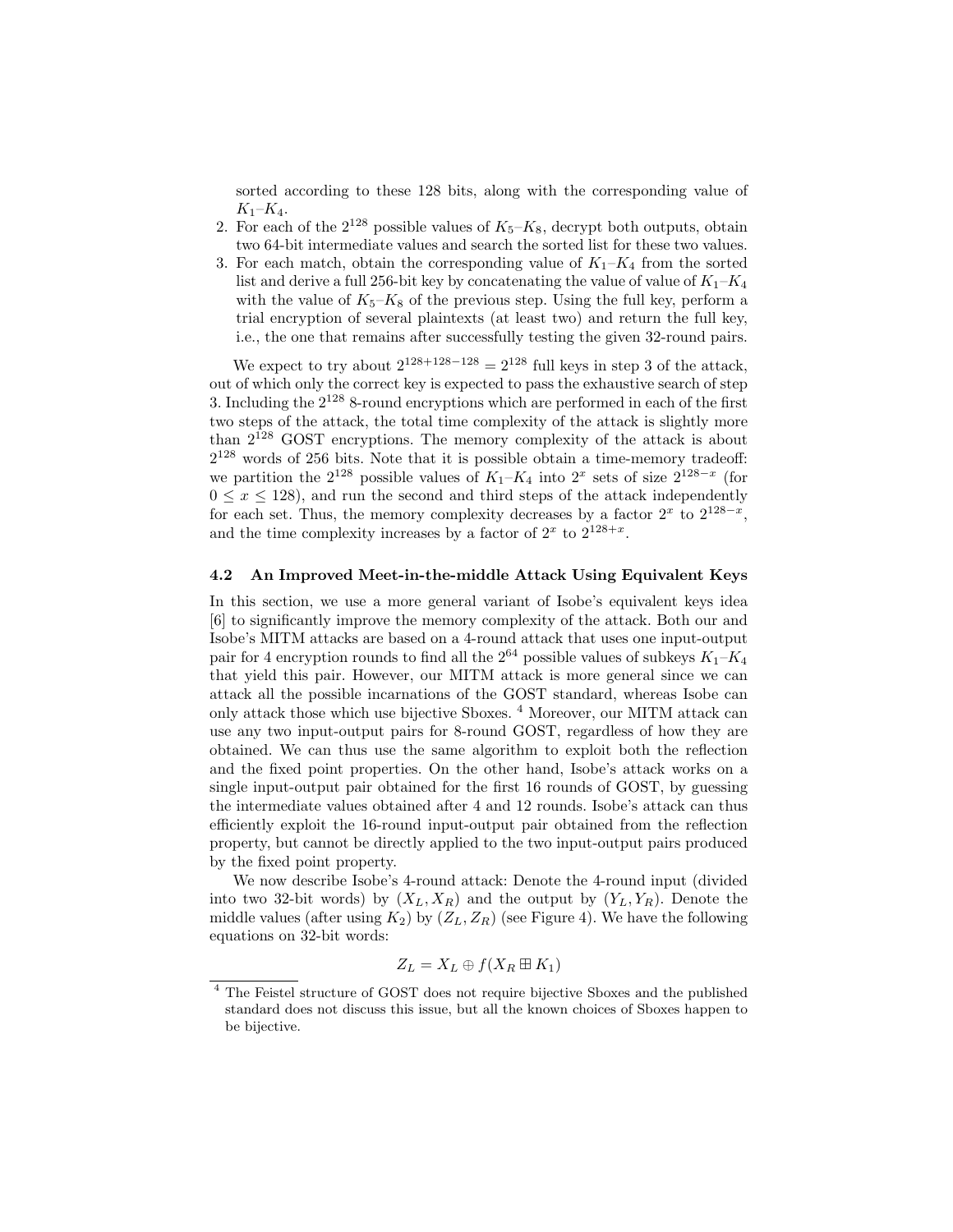$Z_R = Y_R \oplus f(Y_L \boxplus K_4)$  $Y_L \oplus Z_L = f(Z_R \boxplus K_3)$  $X_R \oplus Z_R = f(Z_L \boxplus K_2)$ 

Isobe's attack assumes bijective Sboxes (making f invertible), and finds the equivalent keys as follows:<sup>5</sup> for each value of  $K_1, K_2$ , compute  $Z_L$  from the first equation and  $Z_R$  from the fourth equation. From the second equation we have:  $K_4 = f^{-1}(Z_R \oplus Y_R) \boxminus Y_L$  and from the third equation:  $K_3 = f^{-1}(Z_L \oplus Y_L) \boxminus Y_R$ .

Our 8-round attack is a variant of Isobe's MITM attack, given two 8-round input-output pairs  $(I, O)$  and  $(I^*, O^*)$ :

- 1. For each possible value of the 64-bit word  $Y = (Y_L, Y_R)$  obtained after 4 encryption rounds of the first pair:
	- (a) Apply the 4-round attack on  $(I, Y)$  to obtain  $2^{64}$  candidates for  $K_1-K_4$ .
	- (b) Partially encrypt  $I^*$  using the  $2^{64}$  candidates and store  $Y^* = (Y_L^*, Y_R^*)$ in a list with  $K_1-K_4$ .
	- (c) Apply the 4-round attack on  $(Y, O)$  to obtain  $2^{64}$  candidates for  $K_5-K_8$ .
	- (d) Partially decrypt  $O^*$  using each one of the  $2^{64}$  candidates and obtain  $Y^* = (Y_L^*, Y_R^*).$
	- (e) Search the list obtained in step (b) for  $Y^*$ , and test the full 256-bit keys for which there is a match.

The expected time complexity of steps  $(a-d)$  is about  $2^{64}$  (regardless of the algorithm that is used to find the equivalent keys). The time complexity of step (e) is also about  $2^{64}$  since we expect to try about  $2^{64+64-64} = 2^{64}$  full keys. Steps  $(a-e)$  are performed  $2^{64}$  times, hence the total time complexity of the attack is about  $2^{128}$  GOST encryptions, which is similar to the first attack. However, the memory complexity is significantly reduced from  $2^{128}$  to slightly more than  $2^{64}$ words of 64 bits.

# 5 A New Attack on 8 Rounds of GOST with Lower Memory Complexity

Simple meet-in-the-middle attacks, such as the ones described in Sections 4.1 and 4.2 are much faster than exhaustive search for the entire 256-bit key. However, they do not fully exploit the slow diffusion of the key bits from the encryption and decryption sides. As a result, these MITM attacks use a large amount of memory to store the many intermediate encryption values obtained for all the possible values of large sets of key bits. In this section, we describe an improved attack which exploits the slow diffusion properties of 4 rounds of GOST in order to reduce the memory complexity from the impractical value of  $2^{64}$  to the

<sup>&</sup>lt;sup>5</sup> In case f is not bijective, then for a random  $(X_L, X_R)$  and  $(Y_L, Y_R)$  there exist an average of  $2^{64}$  equivalent keys which can be found using a simple preprocessing MITM algorithm that requires about  $2^{64}$  time and memory.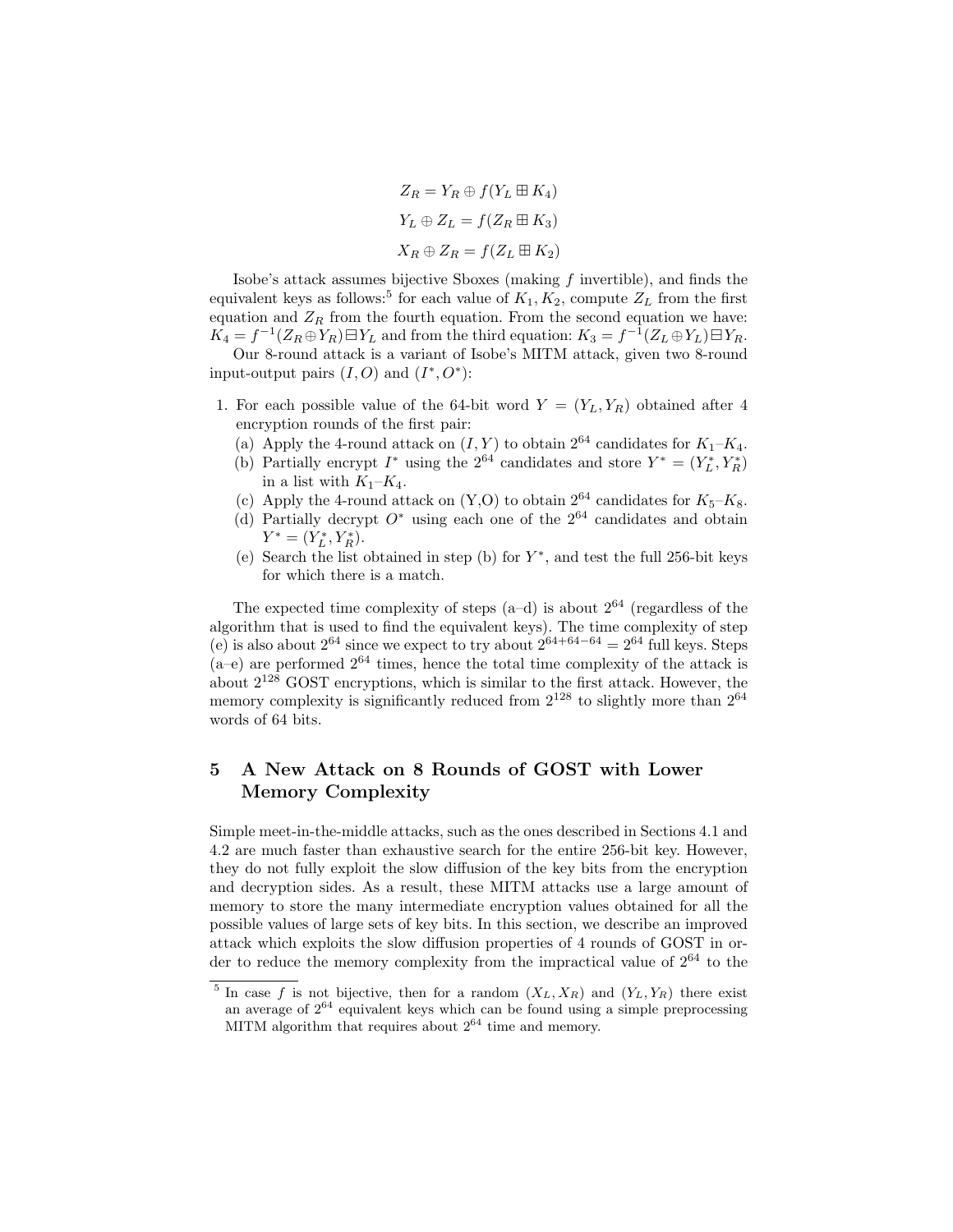

Fig. 4. Four Rounds of GOST

very practical value of  $2^{19}$  words of memory, with a very small time complexity penalty.

Given the two input-output pairs for 8 rounds of GOST, we have a 128-bit constraint on a 256-bit key. Thus, we expect about  $2^{256-128} = 2^{128}$  keys to agree with the pair. To efficiently enumerate these keys, we guess the values of the last 4 round keys  $(K_5, K_6, K_7 \text{ and } K_8)$ . For each value of the last 4 round keys, we partially decrypt the given outputs and obtain two input-output pairs for the first 4 rounds of GOST. Our attack retrieves all the values of the first 4 round keys that yield these 4-round input-output pairs. We expect that only one such value for  $K_1-K_4$  exists for two arbitrary 4-round input-output pairs (note that there are likely to be input-output pairs for which the encryptions of the inputs does not match the outputs for any of the keys, and input-output pairs for which the encryptions of the inputs matches the outputs for several values of  $K_1-K_4$ ).

### 5.1 Overview of the "Guess and Determine" Attack on 4-Round GOST

The attack is a typical "Guess and Determine" attack which traverses a tree of partial guesses for the round keys  $K_1-K_4$  and intermediate encryption values. The tree is composed of layers of nodes  $\ell_0, \ell_1, ..., \ell_k$ , where each layer contains nodes which specify the potential values for a certain subset of key and intermediate encryption values denoted by  $S_0, S_1, ..., S_k$ , respectively. The subset of bits whose values are specified by a certain layer  $\ell_i$  is contained in the subset of bits whose values are specified by the next layer  $\ell_{i+1}$  (i.e.  $S_i \subset S_{i+1}$ ). The first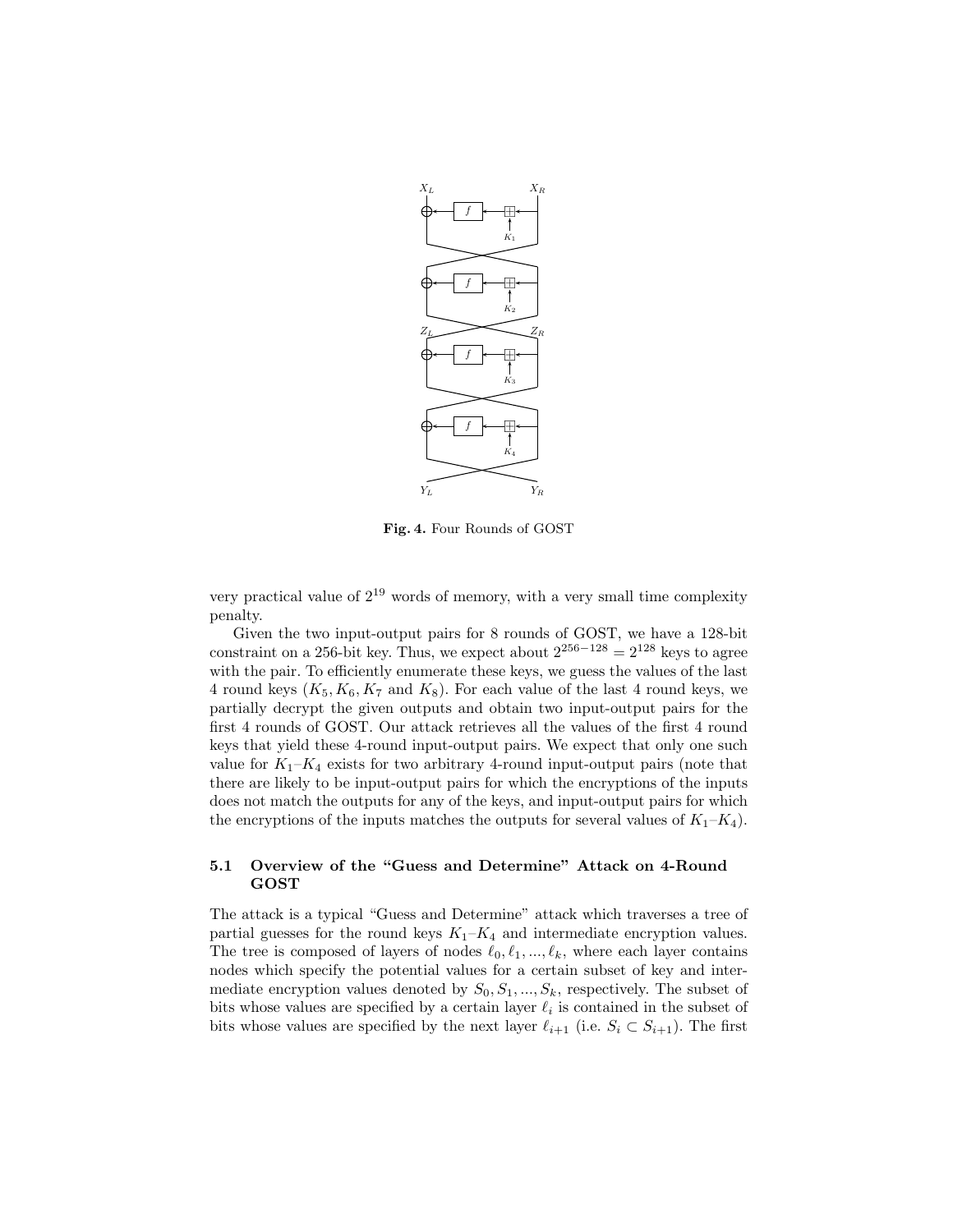layer of the tree  $\ell_0$  specifies values for the empty subset of bits (i.e.  $S_0 = \emptyset$ ) and contains only the "empty guess". In our attack, the nodes of the last layer of the tree  $(\ell_k)$  contain guesses for the full key. Each node in layer  $\ell_i$  is expanded to nodes in the next layer  $\ell_{i+1}$  which specify all the possible values for  $S_{i+1} \setminus S_i$  and the same value for  $S_i$  as the parent node. In addition, the expanded nodes of a given layer need to satisfy a predicate whose value depends on the input-output pairs and the value of the bits determined by the previous layers. Nodes which do not satisfy the predicate are not included in the next layer and are discarded. The predicates that we use in our attack check the consistency of intermediate encryption values. In other words, in each layer we expand each node by guessing the values of a small number of additional key bits and state bits that are needed to calculate some intermediate encryption bits both from the encryption and the decryption sides. We then calculate the bits by evaluating the Feistel structure from both sides on a small number of bits, compare the values obtained, and discard guesses in which the values do not match.

We traverse the partial guess tree starting from the root using DFS (which requires only a small amount of memory). Once we reach a leaf node of the last layer (a node that specifies a value for all the key bits), we check whether the key is the correct key by a sufficiently large number of trial encryptions. If we reach a leaf node which does not belong to the last layer (all of its potential children do not satisfy the predicate), we simply discard it and continue the traversal. The total number of operations performed during the traversal is proportional to the total number of nodes in the tree. However, the operations performed when expanding a single node work only on a few bits (rather than on full words). At the same time, when expanding a full path of nodes in the tree from the root to the last layer, we work on the full-size Feistel structure to obtain a guess for the full key. Hence, we estimate the time complexity of expanding a full path by a single Feistel structure evaluation on a full 64-bit input. Using this estimation, we can upper bound the time complexity of the tree traversal (in terms of Feistel structure evaluations) as the width of the tree, or the size of the layer which contains the highest number of nodes. Note that when counting the number of nodes in a layer for the time complexity analysis, we must also include the nodes expanded in the previous layer which were discarded since they do not satisfy the predicate.

#### 5.2 Notations

Assume that we have two input-output pairs for 4 encryption rounds of GOST under the subkeys  $K_1, K_2, K_3, K_4$ . Similarly to Section 4.2, denote the input, output and middle values (after using  $K_2$ ) for the first pair by  $(X_L, X_R)$ ,  $(Y_L, Y_R)$ and  $(Z_L, Z_R)$ , respectively. For the second pair, denote these values by  $(X_L^*, X_R^*)$ ,  $(Y_L^*,Y_R^*)$  and  $(Z_L^*,Z_R^*)$  respectively.

Since our attack analyzes 4-bit words (which are outputs of single Sboxes), we introduce additional notations: Define the functions  $f^0, f^1, ..., f^7$  where each  $f<sup>i</sup>$  takes a 4-bit word as an input, and outputs a 4-bit word by applying Sbox i to the input. Denote by  $W^i$  the i'th bit of the 32-bit word W, and by  $W^{i,j}$  the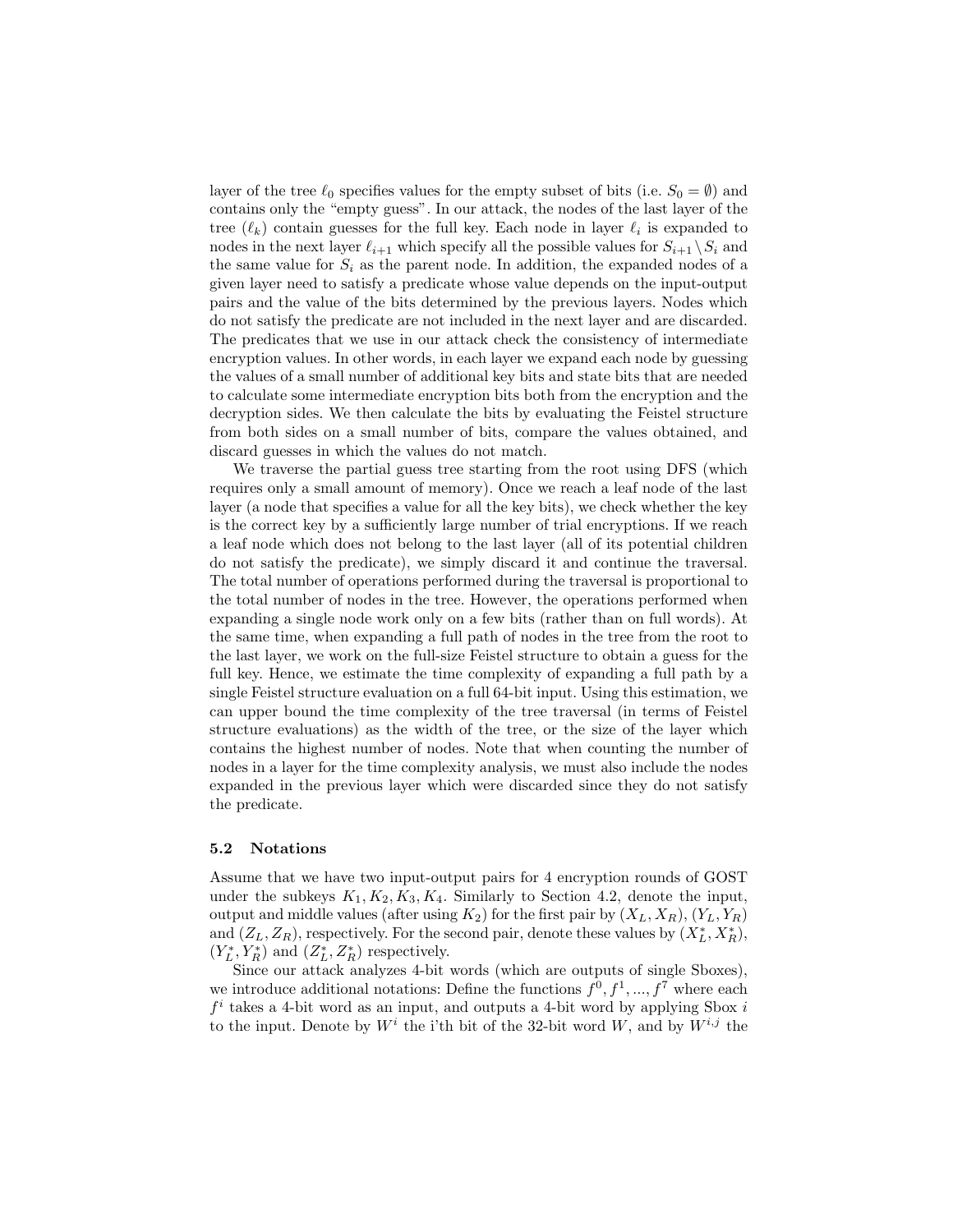$(j - i + 1)$ -bit word composed of consecutive bits of W starting from bit i and ending in bit j. We treat W as a cyclic word, for example  $W^{24,3}$  contains 12 bits which are bits 24 to 31 and 0 to 3 of W. Let  $C_i$  for be the 32-bit carry word produced by the addition of the round key  $K_i$  to the corresponding state word (note that  $C_i^0 = 0$  and we can ignore the last carry produced at bit 31 which has no effect on the encryption).

#### 5.3 The Basic Procedure of the 4-Round Attack

We now describe the particular procedure that we use in the 4-round attack to expand a node in the tree. We calculate the 4-bit intermediate encryption words  $Z_L^{\overline{4}i+3,4i+6}$  and  $Z_L^{*4i+3,4i+6}$  (where  $i \in \{0, 1, ..., 7\}$ ):

- 1. Guess the 4 bits of  $K_1^{4i-8,4i-5}$ , which are added to the 4 data bits of  $X_R^{4i-8,4i-5}$  and  $X_R^{*4i-8,4i-5}$  that enter the corresponding Sbox.
- 2. If the 4 bits guessed in step 1 are not LSBs (least significant bits) of the full 32-bit key (i.e.  $4i-8 \neq 0(mod 32)$ ), guess the carry bit entering the addition of the 4 key bits and data bits for each input-output pair (denoted by  $C_1^{4i-8}$ and  $C_1^{*4i-8}$ ). 1
- 3. Add the value of  $K_1^{4i-8,4i-5}$  to  $X_R^{4i-8,4i-5}$  and to the (possible) carry bit  $C_1^{4i-8}$  (and perform the same operations for the other pair), and obtain the 4-bit inputs to the Sbox for each input-output pair.
- 4. For each input-output pair, apply the Sbox to the result of the previous step and XOR the result with the corresponding input bits of  $X_L^{\overline{4}i+3,4i+6}$  and  $X_L^{*4i+3,4i+6}$  (obtained after the 11-bit rotation to the left).

For each input-output pair, this simple procedure gives us 4 bits of state after the Sbox layer of one round of encryption with a total of 4 or 6 bits guessed (depending on whether the guessed key bits are LSBs or not). Note that a similar procedure can be used to obtain 4 bits of state after one decryption round. In order to calculate 4 bits of  $Z_R$  after two encryption rounds for each input-output pair, we perform the following steps:

- 1. Run the algorithm above and obtain  $Z_L^{4i+3,4i+6}$  and  $Z_L^{*4i+3,4i+6}$ .
- 2. Guess  $Z_L^{4i+7}$  and  $Z_L^{*4i+7}$ .
- 3. Given  $Z_L^{4i+4,4i+7}$ ,  $Z_L^{*4i+4,4i+7}$  (that enter an Sbox before the addition of  $K_2$ ), use a variant of the algorithm above to obtain  $Z_R^{4i+15,4i+18}$  and  $Z_R^{*4i+15,4i+18}$ .

Note that we need to guess the state bit of  $Z_L$  in step 2 once for each of the two input-output pairs available. The procedure described can be repeated several times in order to determine 4 bits after any number of encryption (or decryption) rounds, where the number of required guesses of key bits, carry bits and state bits increases with the number of rounds.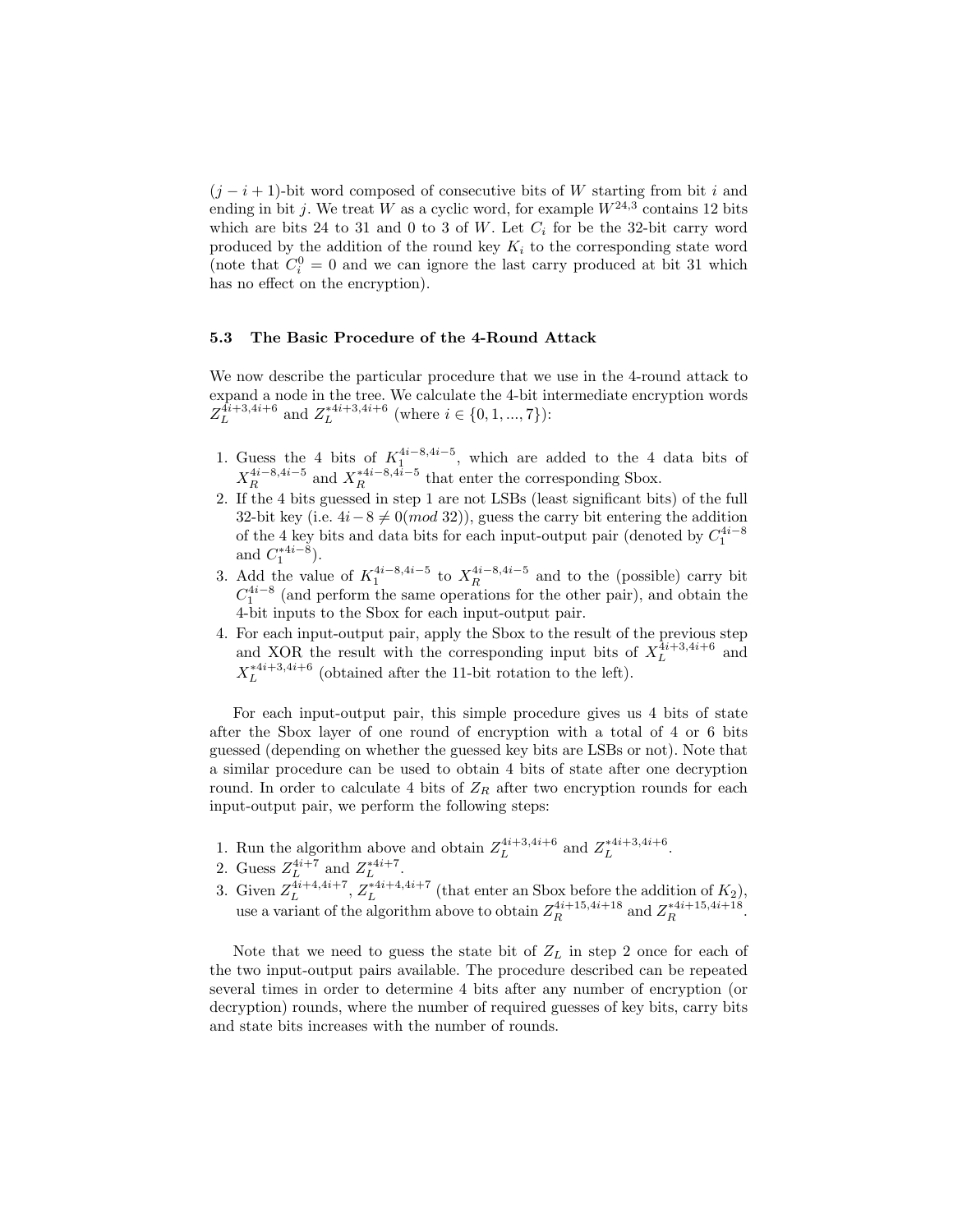#### 5.4 Optimization Methods Used in the 4-Round Attack

Since the time complexity of the attack is determined by the widest layer of the tree, we use several optimizations in order to obtain effective filtering conditions while guessing the smallest possible number of bits in each layer. These optimizations ensure that the expected number of children per node at a given layer is small, and thus reduce the expected width of the next layer. As a result, we can recover the possible keys that generate the given input-output pairs more efficiently. The optimizations that we use are described below:

- 1. We optimize the basic process of expanding a node described above by using a more direct approach which gives the same result. For example, we calculate the values of the 4 intermediate encryption bits,  $Z_R^{31,2}$ , from the encryption side of the Feistel structure. The consistency predicate on these bits can now be viewed as an equation on 4 bits of  $K_4$  ( $K_4^{20,23}$ ) from the decryption side. In the basic approach we solve this equation by exhaustive search on the 16 possible values of  $K_4^{20,23}$ . Instead, we precompute and store the solutions to possible values of  $K_4$  . Instead, we precompute and store the solutions to the equation for all its  $2^{20}$  possible values, and use this small precomputed table to directly derive the values of  $K_4^{20,23}$  (i.e. we expand only the nodes that satisfy the consistency predicate in advance). This direct approach is more efficient than the basic approach since the size of the layers of the guess tree (including the size of the widest layer) is reduced in exchange for a small amount of precomputation and memory.
- 2. Given the case of two input-output pairs, we can use differential methods in order to simultaneously reduce the number of unknown bits and constraint bits in our equations. As a result, the size of our precomputed tables can be reduced. For example, for each input-output pair, we have a 4-bit equation, whose left hand side is  $Z_R^{31,2}$  ( $Z_R^{*31,2}$  for the second pair). The value of  $Z_R^{31}$ is unknown, and  $Z_R^{0,2}$  is obtained by subtracting a known 3-bit value from 3 bits of  $K_3$   $(K_3^{0,2})$ . Altogether, when we consider both input-output pairs, we  $\frac{3}{12}$  ( $\frac{1}{3}$ ). Anogether, when we consider both liput-output pairs, we have 8 constraint bits and 5 unknown bits on the left side of the equation. By subtracting the two 4-bit equations,  $K_3^{0,2}$  is eliminated, and we get a single 4-bit equation whose left hand side is  $(Z_R \boxminus Z_R^*)^{31,2}$ . This equation has only 1 unknown bit  $((Z_R \boxminus Z_R^*)^{31})$ , and 3 known bits  $((Z_R \boxminus Z_R^*)^{0,2})$ . Note that both the number of unknown bits and constraints in the equations is reduced by 4, and thus we do not remove possible solutions or add solutions which are not possible using the non-differential method.
- 3. To minimize the number of required carry and state bit guesses, we work on consecutive chunks of bits from right to left. For example, we initially derive key bits  $K_4^{20,23}$ . The corresponding data bits that are added to the key in round 4 are known from the two input-output pairs, and we only have to guess the two carry bits into bit 20 of the two addition operations  $(C_4^{20}$  and  $C_{4}^{*20}$ . This allows us to derive  $C_4^{24}$  and  $C_4^{*24}$ , which are required to derive  $K_4^{24,27}$ . Effectively, this approach enables us to guess the carries and state bits only initially, when working on the first chunk of bits. Afterwards, the carries and state bits are already known since we know all the relevant less significant bits needed to calculate them.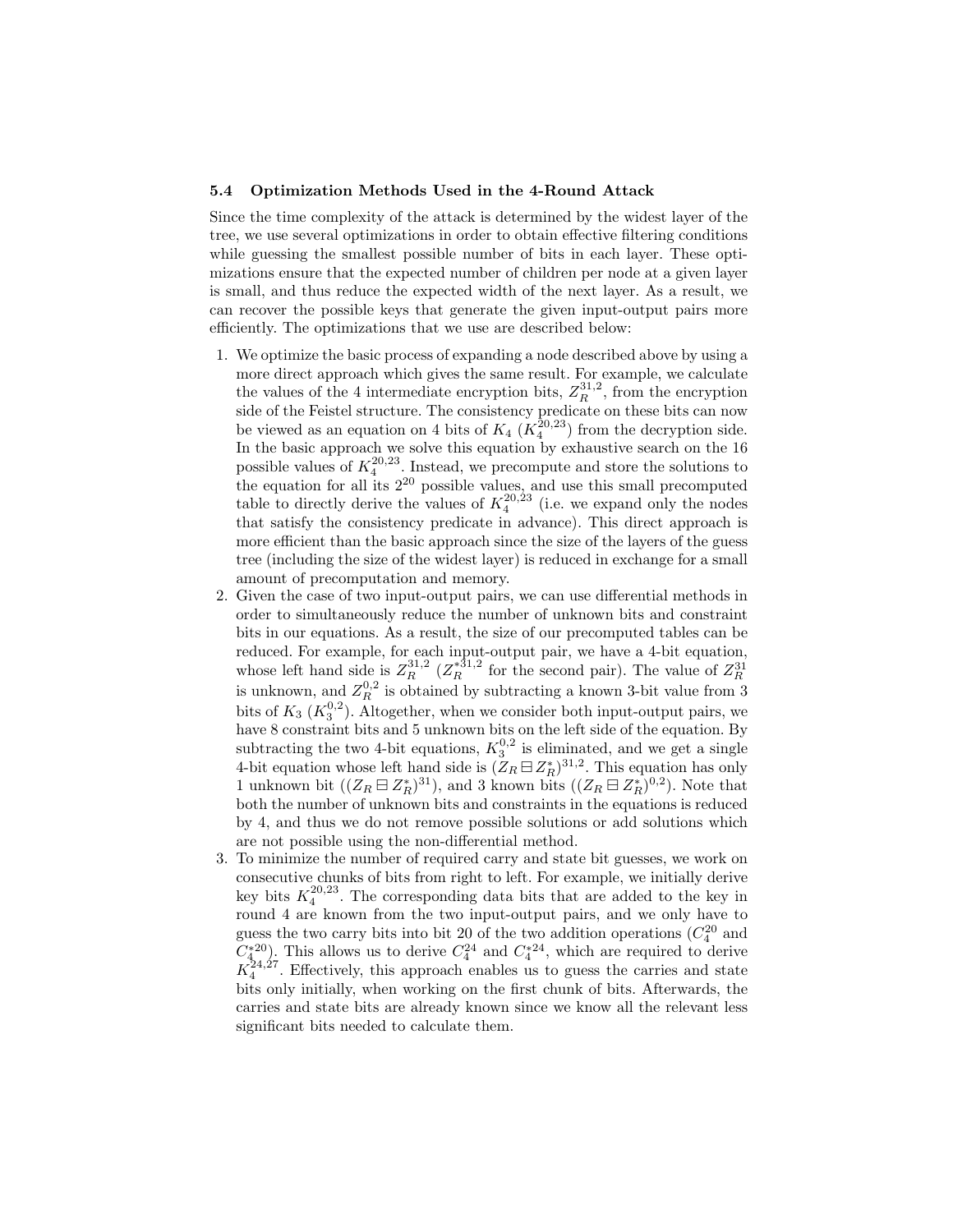4. Initially, we guess values that are required to calculate the four LSBs of several addition operations. Since there is no carry into the LSBs, this enables us to reduce the number of required guesses of carry bits into addition operations of partial words. For example, we start by guessing  $K_1^{0,3}$ , which allows us to derive  $Z_L^{11,14}$  without guessing any carry bits.

#### 5.5 Details and Analysis of the 4-Round Attack

Consider the equations of Section 4.2 for the first pair, and similar equations for the second pair. From each one of these four 32-bit equations, we derive eight equations which equate 4-bit words, and are indexed by  $i \in \{0, 1, ..., 7\}$ :  $(E_1^i): Z_L^{4i+11,4i+14} = X_L^{4i+11,4i+14} \oplus f^i(X_R^{4i,4i+3} \boxplus K_1^{4i,4i+3} \boxplus C_1^{4i})$  $(E_2^i): Z^{4i+11,4i+14}_{R_1} = Y^{4i+11,4i+14}_{R_2} \oplus f^i(Y^{4i,4i+3}_{L_1}, \boxplus K^{4i,4i+3}_{4}, \boxplus C^{4i}_{4})$  $(E_3^i): Y_{L_1, \ldots, L_{i-1}}^{4i+11, 4i+14} \oplus Z_{L_1, \ldots, L_{i-1}}^{4i+11, 4i+14} = f^i(Z_{R_1, \ldots, R_i}^{4i, 4i+3} \boxplus K_{3, \ldots, R_i}^{4i, 4i+3} \boxplus C_{3}^{4i})$  $(E_4^i): X_R^{4i+11,4i+14} \oplus Z_R^{4i+11,4i+14} = f^i(Z_L^{4i,4i+3} \boxplus K_2^{4i,4i+3} \boxplus C_2^{4i})$ In addition to the carry words defined in Section 5.2, we define  $CS_2$  and  $CS_3$  as the 32-bit words  $(Z_L \boxminus Z_L^*) \oplus Z_L \oplus Z_L^*$  and  $(Z_R \boxminus Z_R^*) \oplus Z_R \oplus Z_R^*$  respectively.

In the rest of this section we describe the algorithm for deriving the 32 bits of  $K_1$  and the 32 bits of  $K_4$ . Afterwards, deriving the values of  $K_2$  and  $K_3$  is immediate using the third and forth equations of Section 4.2 ( $Z_L$  and  $Z_R$  are known from the first and second equations).

Our tree contains 9 layers  $(\ell_0, \ell_1, ..., \ell_8)$ , where the procedure for expanding the nodes of layer  $i \in \{0, 1, ..., 7\}$  uses equations  $E_1^i, E_1^{i+2}, E_2^{i+5}, E_3^i$  and  $E_4^{i+5}$ (the index additions are performed numerically modulo 8). The steps of the procedure for expanding the nodes of each layer are basically the same and differ only according to the indices of the equations that are used (which determine the 4-bit chunks that we work on). Thus, we call the procedure for expanding layer  $i \in \{0, 1, ..., 7\}$  an *iteration*.

Table 2 gives the iteration inputs and outputs calculated in each step of the iteration algorithm for  $i \in \{0, 1, ..., 7\}$ . Note that the carry and state bits and expressions which are outputs of the iteration i, serve as inputs to iteration  $i+1$ .

The steps of iteration  $i \in \{0, 1, ..., 7\}$  are given below.<sup>6</sup> Note that steps 6–10 are analogous to steps 1–5, but are performed from the decryption side.

- 1. Given the inputs  $K_1^{4i,4i+3}$ ,  $C_1^{4i}$ ,  $C_1^{*4i}$ , use equation  $E_1^i$  to calculate  $Z_L^{4i+11,4i+14}$ for both pairs.
- 2. Given  $Z_L^{4i+11,4i+14}$  (from step (1)), use equation  $E_3^i$  to calculate  $Z_R^{4i,4i+3} \boxplus$  $K_3^{4i,4i+3} \boxplus C_3^{4i}$  for both pairs. 3
- 3. Subtract the expressions calculated in step (2),  $Z_R^{4i,4i+3} \boxplus K_3^{4i,4i+3} \boxplus C_3^{4i}$  and  $Z^{*4i,4i+3}_{R_{1},\ldots, R_{n}} \boxplus K^{4i,4i+3}_{3} \boxplus C^{*4i}_{3}$ , to eliminate  $K^{4i,4i+3}_{3}$ , and obtain the value of  $(Z_R^{4i,4i+3} \boxminus Z_R^{*4i,4i+3}) \boxplus (C_3^{4i} \boxminus C_3^{*4i} \boxminus CS_3^{4i}).$

 $6$  For the sake of simplicity, we do not mention the carry and state output bits in the description of the steps, and just list them in Table 2.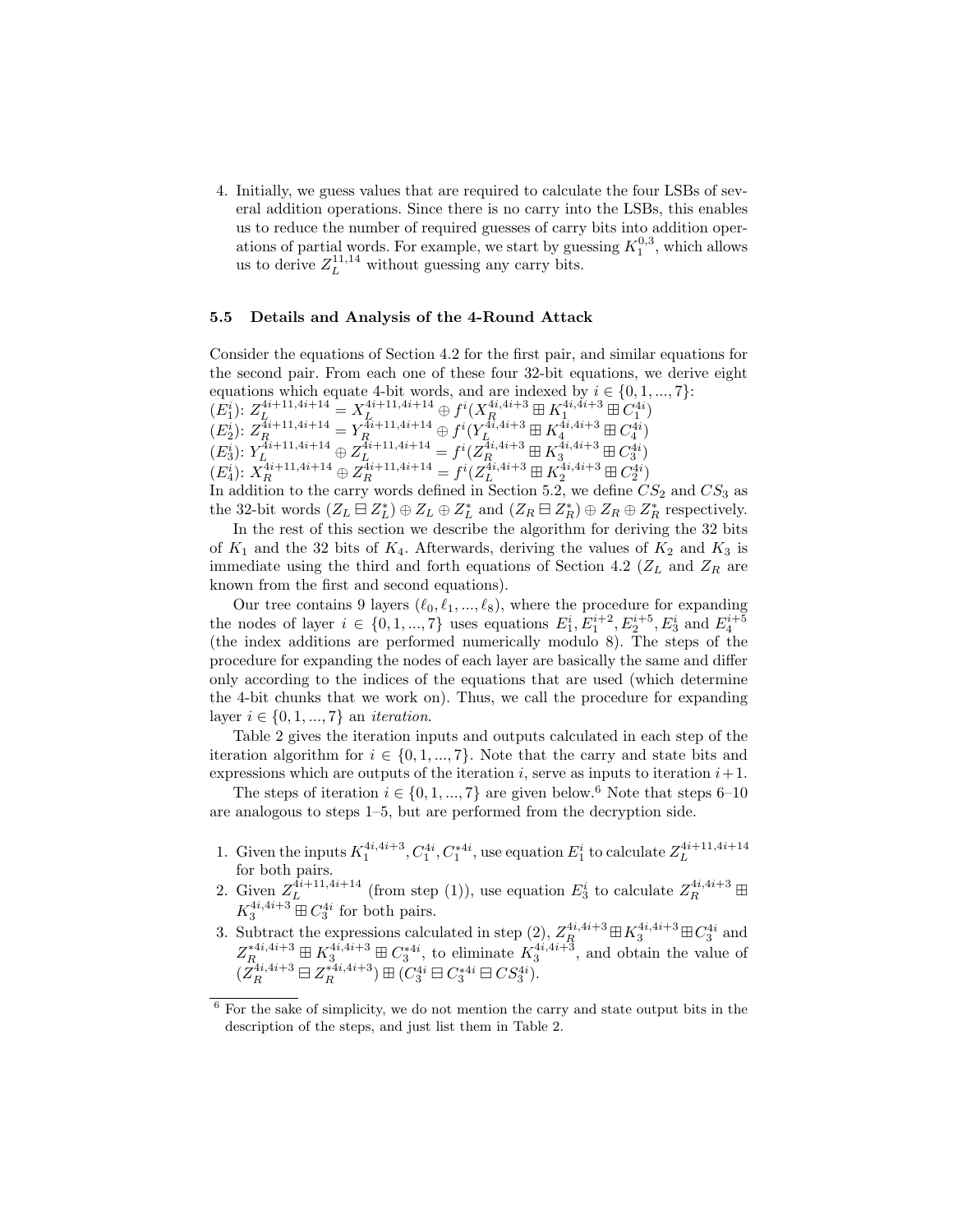| <b>Step</b> | Key                        | Carry                                      | State                                                         | Key                      | Carry                                               | State                                                  |
|-------------|----------------------------|--------------------------------------------|---------------------------------------------------------------|--------------------------|-----------------------------------------------------|--------------------------------------------------------|
|             | input                      | input                                      | input                                                         | output                   | output                                              | output                                                 |
| (1)         | $K_1^{4i,\overline{4i+3}}$ | $C_1^{4i}$ ,                               |                                                               |                          | $C_1^{\overline{4i+4}},$                            |                                                        |
|             |                            | $C_1^{\tilde{*}4i}$                        |                                                               |                          | $C_1^*$ 4 <i>i</i> +4                               |                                                        |
| (3)         |                            |                                            |                                                               |                          | $C_3^{\ast 4i +4} \boxminus$                        | $C_3^{4i+4} \Box \left( Z_R \Box Z_R^* \right)^{4i+3}$ |
|             |                            |                                            |                                                               |                          | $\check{CS}^{4i+4}_3$                               |                                                        |
| (4)         |                            | $C_3^{4i} \square$                         | $(Z_R \boxminus Z_R^*)^{\overline{4i+31}}$                    |                          |                                                     |                                                        |
|             |                            | $C_3^{\ast 4i}\boxminus$                   |                                                               |                          |                                                     |                                                        |
|             |                            | $CS_3^{4i}$                                |                                                               |                          |                                                     |                                                        |
| (5)         |                            | $\overline{C_4^{4i+20}}$                   |                                                               | $K_4^{4i+20,4i+23}$      |                                                     |                                                        |
|             |                            | $C_4^{*4i+20}$                             |                                                               |                          |                                                     |                                                        |
| (6)         |                            | $\bar{C_4^{4i+20}}$                        |                                                               |                          | $\overline{C_4^{4i+24}},$                           |                                                        |
|             |                            | $C_4^{\overset{\_}{*}\overset{\_}{4}i+20}$ |                                                               |                          | $C_4^{*4i+24}$                                      |                                                        |
| (8)         |                            |                                            |                                                               |                          |                                                     | $C_2^{4i+24} \Box (Z_L \boxminus Z_L^*)^{4i+23}$       |
|             |                            |                                            |                                                               |                          | $\tilde{C_2^{*4i+24} \boxminus}$                    |                                                        |
|             |                            |                                            |                                                               |                          | $\tilde{CS}_2^{4i+24}$                              |                                                        |
| (9)         |                            |                                            | $C_2^{4i+20} \Box \left( Z_L \boxminus Z_L^* \right)^{4i+19}$ |                          |                                                     |                                                        |
|             |                            | $C_2^{\bar{*}4i+20} \boxminus$             |                                                               |                          |                                                     |                                                        |
|             |                            | $\bar{C}S_2^{4i+20}$                       |                                                               |                          |                                                     |                                                        |
| (10)        |                            | $C_1^{4i+8},$<br>$C_1^{*4i+8}$             |                                                               | $\bar{K_1^{4i+8,4i+11}}$ | $\overline{C_1^{4i+12}}, \ \overline{C_1^{*4i+12}}$ |                                                        |
|             |                            |                                            |                                                               |                          |                                                     |                                                        |

Steps (2) and (7) do not use any iteration input or calculate any iteration output. Table 2. Iteration inputs used and iteration outputs calculated in each step of the iteration algorithm for  $i \in \{0, 1, ..., 7\}$ 

- 4. Subtract the input  $C_3^{4i} \boxminus C_3^{4i} \boxminus CS_3^{4i}$  from the 3 LSBs of the expression calculated in step (3), and concatenate the 3-bit result with the input  $(Z_R \boxminus$  $Z_R^*$ )<sup>4i+31</sup> to obtain  $(Z_R \boxminus Z_R^*)^{4i+31,4i+2}$ .
- 5. Given  $(Z_R \boxminus Z_R^*)^{4i+31,4i+2}$  (from step (4)) and the carries  $C_4^{4i+20}$ ,  $C_4^{*4i+20}$ , solve the equation obtained by subtracting right hand side of  $E_2^{i+5}$  to obtain  $K_4^{4i+20,4i+23}$  $\frac{4i+20,4i+25}{4}$ .
- 6. Given  $C_4^{4i+20}$ ,  $C_4^{*4i+20}$ , and  $K_4^{4i+20,4i+23}$  (derived in step (5)), use equation  $E_2^{i+5}$  to calculate  $Z_R^{4i+31,4i+2}$  for both pairs.
- 7. Given  $Z_R^{4i+31,4i+2}$  (from step (6)), use equation  $E_4^{i+5}$  to calculate  $Z_L^{4i+20,4i+23}$   $\boxplus$  $K_2^{4i+20,4i+23} \boxplus C_2^{4i+20}$  for both pairs.
- 8. Subtract the expressions calculated in step (7),  $Z_L^{4i+20,4i+23} \boxplus K_2^{4i+20,4i+23} \boxplus$  $C_2^{4i+20}$  and  $Z_L^{*4i+20,4i+23} \boxplus K_2^{4i+20,4i+23} \boxplus C_2^{*4i+20}$  to eliminate  $K_2^{4i+20,4i+23}$ , and obtain the value of  $(Z_L^{4i+20,4i+23} \boxminus Z_L^{*4i+20,4i+23}) \boxplus (C_2^{4i+20} \boxminus C_2^{*4i+20} \boxminus$  $CS_2^{4i+20}$ ).
- 9. Subtract the input  $C_2^{4i+20} \boxminus C_2^{*4i+20} \boxminus C_2^{4i+20}$  from the 3 LSBs of the expression calculated in step (8), and concatenate the 3-bit result with the input  $(Z_L \boxminus Z_L^*)^{4i+19}$  to obtain  $(Z_L \boxminus Z_L^*)^{4i+19,4i+22}$ .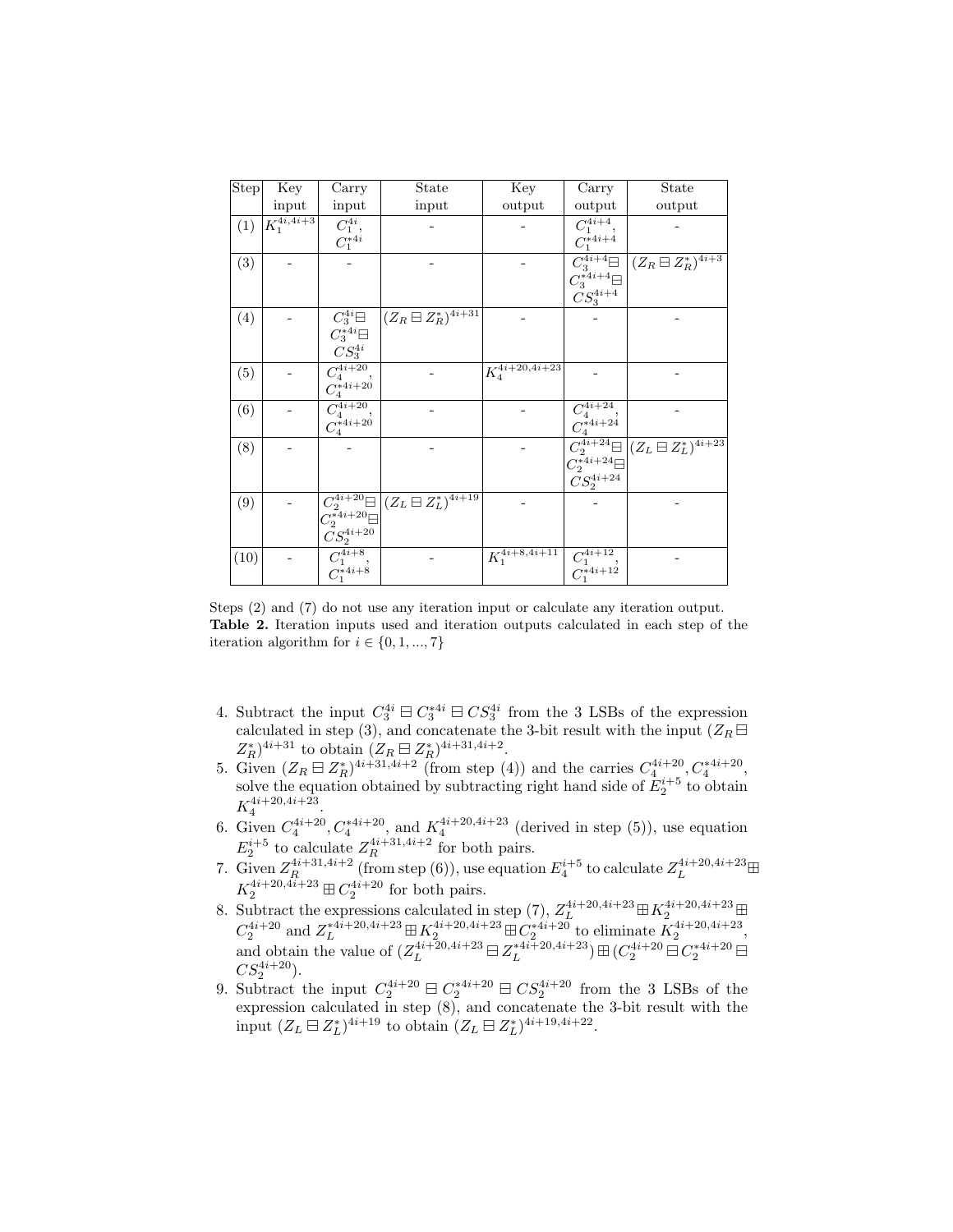10. Given  $(Z_L \boxminus Z_L^*)^{4i+19,4i+22}$  (from step (9)) and the inputs  $C_{1,\,\circ}^{4i+8}, C_1^{*4i+8},$ solve the equation obtained by subtracting right hand side of  $E_1^{i+2}$  to obtain  $K_1^{4i+8,4i+11}.$ 

All the steps of this iteration algorithm involve simple operations on 4-bit words (addition, subtraction, XOR and application of a  $4 \times 4$  Sbox, or its inverse). The exceptional steps are  $(5)$  and  $(10)$ , where we have to solve the equations obtained by subtracting the right hand sides of  $E_2^{i+5}$  and  $E_1^{i+2}$ , respectively. Each equation adds a 4-bit constraint on 4 unknown bits of the key, and thus we expect a single solution on average. However, it is possible that these equations will have more than one solution (and then we have to try each one), or no solutions at all (and then we can discard the guess at this stage). The solutions to each equation can be derived by using the basic approach of exhaustive search over the  $2<sup>4</sup>$  possible values of the 4 key bits. However, we speed up the process for each equation by precomputing and storing the solutions for each of the  $2<sup>4</sup>$ possible values of the equation and for each of the 2<sup>16</sup> values of the 16 relevant input or output bits that participate in the equation. A table for a single equation has  $2^{4+16} = 2^{20}$  entries, where each entry has an average of a single 4-bit solution  $(2^{22}$  bits, or  $2^{16}$  words of 64 bits in total per table), and requires a negligible precomputation time compared to the complexity of the full attack on GOST.

The algorithm for deriving  $K_1$  and  $K_4$  expands the guess tree by running iterations  $i \in \{0, 1, ..., 7\}$  in their natural order, guessing unknown iteration inputs when they are required. We now analyze its expected time complexity by calculating the width of the layers of the tree according to the expected number of guesses required at each stage of the algorithm: In general, iteration  $i$  requires the following input bits (as specified in Table 2): 4 bits of  $K_1$  in step (1), 6 single carry bits in steps  $(1), (5), (6)$  and  $(8)$  (note that steps  $(5)$  and  $(6)$  require the same carry bits), 4 carry expression bits in steps (4) and (9) (note that the value of each carry expression is either  $-2,-1,0$  or 1) and 2 state bit expressions in steps (4) and (9). Altogether, iteration i requires  $4+6+4+2=16$  input bits. However, in iteration 0 (which is the first iteration performed), the carry inputs required in step (1) and the carry expression required in step (4) are known to be zero. Thus, iteration 0 requires only 12 unknown iteration input bits which we have to guess, thus the expected size of the second layer is  $2^{12}$ . Note that the inverse Sbox computed in steps (2) and (7) is expected to provide a single output value per input (i.e. step (2) and (7) are not expected to increase the width of the guess tree). In addition, the equations solved in steps  $(5)$  and  $(10)$ , are expected to have a single solution, as explained above.

In iteration 1 (where we derive layer 2 of the tree), iteration inputs which are carry and state bits are already known from the output of iteration 0. Moreover, after step (10) of the first iteration, we know the values of  $C_1^8$  and  $C_1^{*8}$ . This gives us a 2-bit filtering condition on  $K_1^{4,7}$  (we only try values of  $K_1^{4,7}$  which are consistent with the carries). In this sense, the carries guessed in step (10) of the first iteration are "consumed" by the second iteration. Thus, after the first two iterations, we obtain  $K_4^{20,27}$  and  $K_1^{8,15}$  from guessing 8 bits of the first key,  $K_1^{0,7}$ . In addition, we have an expected number of  $2^{8-2} = 2^6$  additional guesses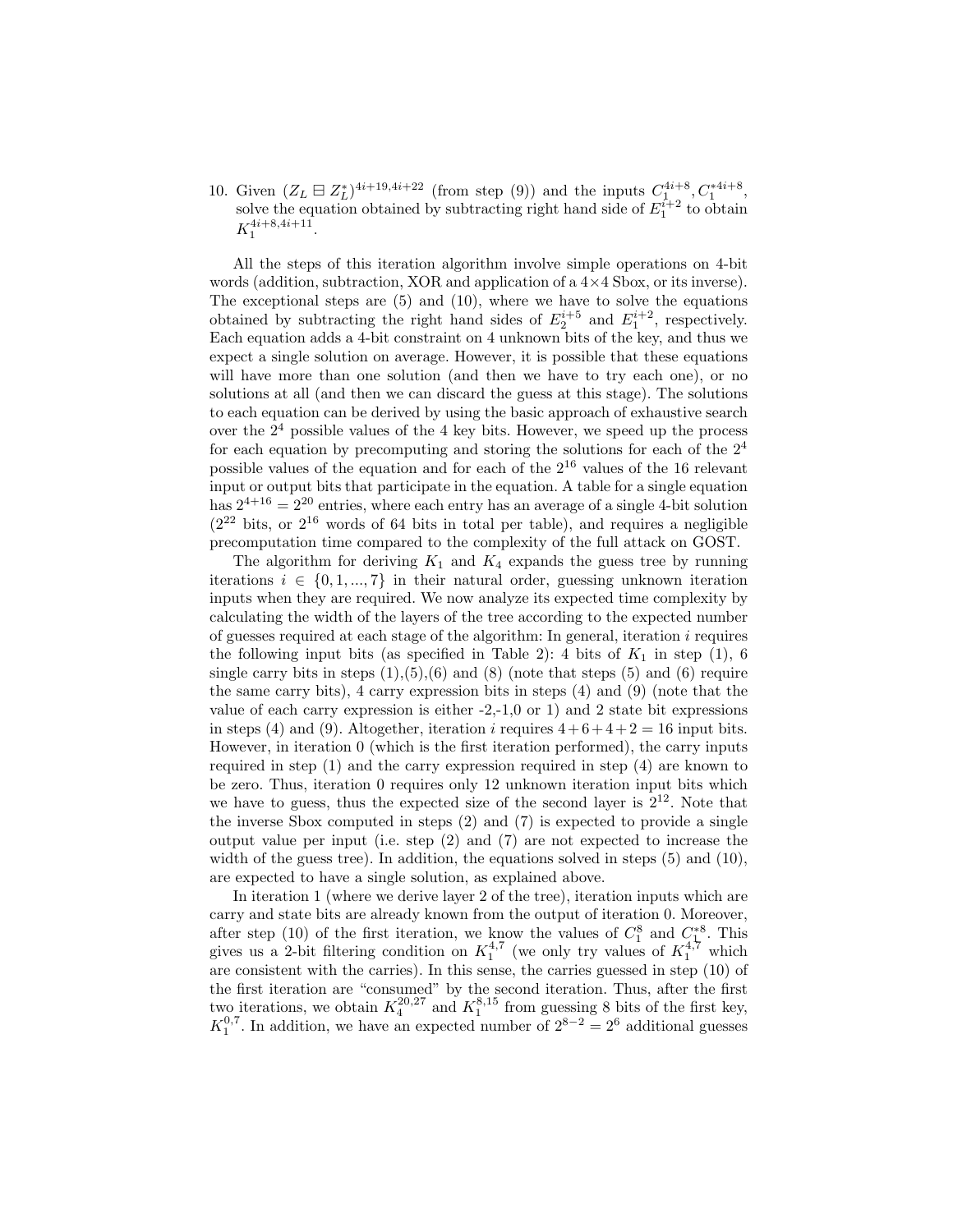(counting the carry and state bit guesses of steps  $(2)$ – $(10)$  of iteration 0, without the 2-bit guess of step (10)). Thus, the expected size of layer 2 is  $2^{8+6} = 2^{14}$ , which is larger than the  $2^{12}$  expected size of layer 1, but not by a large factor.

In iteration 2, we derive  $K_4^{28,31}$  and  $K_1^{16,19}$  from  $K_1^{8,11}$ . Since  $K_1^{8,11}$  is already known at this stage, we do not need to guess it again. Thus, the size of layer 3 remains the same as in layer 2, namely  $2^{14}$  possible solutions. This pattern continues until the end of iteration 5, where our partial guess nodes include the values of  $K_1^{0,31}$  and  $K_4^{20,11}$  (as shown in Table 3). In iterations 6 and 7, we derive the remaining bits of  $K_4$   $(K_4^{12,19})$  and the bits of  $K_1$   $(K_1^{0,7})$  which were already guessed, and give us additional 4-bit filtering conditions on the guesses in each of these iterations. Thus, layer 7 of the tree in expected to contain  $2^{14-4} = 2^{10}$  nodes. Iteration 7 is the final iteration, in which besides the 4bit filtering condition on  $K_1^{4,8}$ , we also obtain the remaining 6 iteration inputs guessed in iteration 0. We thus receive additional filtering conditions of 6 bits and expect the final layer to contain  $2^{10-4-6} = 1$  node (a single value for  $K_1$ ) and  $K_4$ , as expected when we compare the total number of key and input-output constraint bits).

| Iteration                              |         |                      |           |           |           |            |       |
|----------------------------------------|---------|----------------------|-----------|-----------|-----------|------------|-------|
| $ K_1 $ bits derived $ 0-3 $           | $4 - 7$ |                      | $12 - 15$ | $16 - 19$ | $20 - 23$ | $24 - 27$  |       |
|                                        |         | 8-11   12-15   16-19 | $20 - 23$ | $24 - 27$ | $28 - 31$ |            | $4-$  |
| $ K_4 $ bits derived 20–23 24–27 28–31 |         |                      | $0 - 3$   | $-4 - 7$  |           | $^{12-15}$ | 16–19 |

The key bits which are already known from previous iterations are underlined. Table 3. The key bits derived in each iteration

The expected number of nodes in the widest layer of the partial guess tree is  $2^{14}$ , and it is obtained at iterations 1 to 5 (which define layers 2 to 6 in the tree). Thus, the time complexity of the algorithm is about  $2^{14}$  Feistel structure evaluations for each one of the two input-output pairs, and 2<sup>15</sup> evaluations altogether. Since we work on a 4-round Feistel structure which contains a fraction of 2<sup>−</sup><sup>3</sup> of the 32 rounds of the full GOST, we estimate that the expected time complexity of this attack is equivalent to about  $2^{15-3} = 2^{12}$  GOST evaluations. We apply this 4-round attack for each one of the  $2^{128}$  possible values of the last 4 round keys  $(K_5, K_6, K_7$  and  $K_8$ ), and thus the time complexity of the 8-round attack is about  $2^{128+12} = 2^{140}$  GOST evaluations.

In terms of memory, we store precomputed tables for steps (5) and (10) in each iteration. The equations solved in these two steps are of the same structure for each one of the 8 iterations and differ only according to the Sbox used. Thus, we need 8 such tables (one for each Sbox), which require  $8 \cdot 2^{22} = 2^{25}$ bits of memory. The additional memory required to store other intermediate variables and to store our state in the DFS traversal is negligible compared to the space consumed by the precomputed tables. Hence, the attack has a completely practical memory complexity of  $2^{25}$  bits, which is equivalent to  $2^{19}$  64-bit words.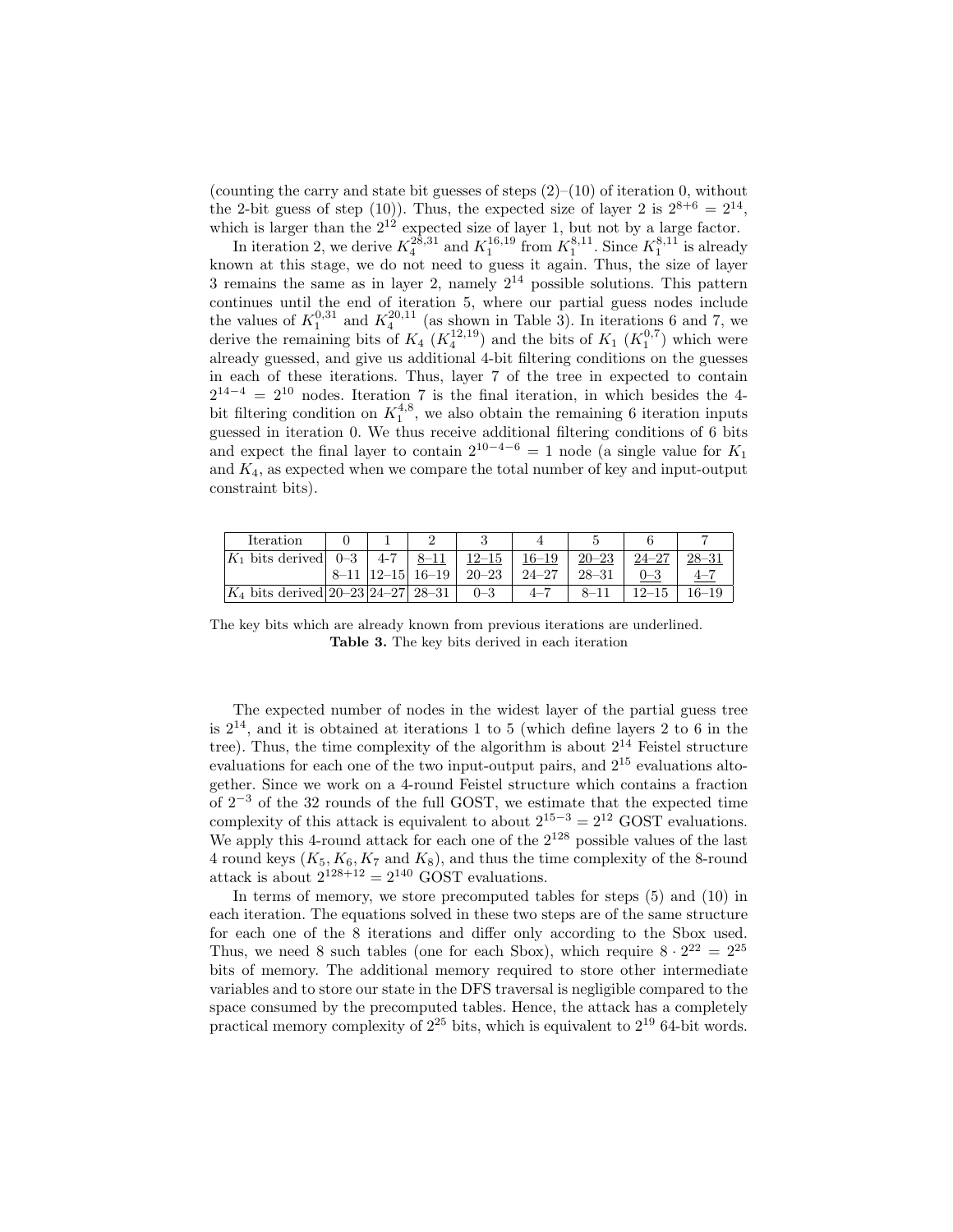# 6 A New 2-Dimensional Meet-in-the-middle Attack on 8 Rounds of GOST

In this section, we present a new attack on 8 rounds of GOST given two inputoutput pairs, which combines the ideas of the "Guess and Determine" attack and the MITM attacks. Unlike the attack of the previous section, we do not guess the last 4 round keys in advance. Instead, we divide the 8-round Feistel structure horizontally by splitting it into a *top part*, which uses round keys  $K_1-K_4$ , and a bottom part, which uses round keys  $K_5-K_8$ .

The main additional property of 4-round GOST that we exploit in this attack is the slow diffusion of the input bits into the state. This allows us to divide the 4-round attack of Section 5 on the top part into two partial 4-round attacks. Each partial 4-round attack uses part of the input and a set containing only 82 state bits (out of the 128 bits of  $Y$  and  $Y^*$ ) in order to obtain suggestions for the values of a set containing slightly more than half of the key bits of  $K_1-K_4$ , and some state material. The slow diffusion of the input bits into the state ensure that the input bits and state bits (used in each partial 4-round attack) contain almost all the information required to uniquely recover the corresponding key bits, and thus each partial 4-round attack does not give many suggestions for the partial key. We note that the full 4-round attack uses all of the 128 bits of Y and  $Y^*$  to recover all of the 128 bits of  $K_1-K_4$ . This implies that the union of the two sets of state bits used in the two partial 4-round attacks contains the 128 bits of  $Y$  and  $Y^*$ , and the union of the two sets of recovered key bits contains the 128 bits of  $K_1-K_4$ .

Since the value of  $Y$  and  $Y^*$  is unknown, we execute each partial 4-round attack  $2^{82}$  times (once for each value of the  $82$  state bits it requires). We can now execute a MITM attack in which we compare the values of the common key and state material derived from the two partial 4-round attacks, and obtain suggestions for  $K_1-K_4$  with corresponding 128-bit values of Y and Y<sup>\*</sup>. We then use the same type of attack on the bottom part of the 8-round Feistel structure, obtain suggestions for  $K_5-K_8$  and use a final MITM attack which joins the two parts by comparing the 128-bit values of  $Y$  and  $Y^*$  to obtain suggestions for the full key.

Schematically, we split the top and bottom parts of the block cipher vertically into two (potentially overlapping) cells, such that on each cell we execute an independent partial attack to obtain suggestions for a part of the key. We then join all the suggestions to obtain suggestions for the full key using three MITM attacks. This can be visualized using a  $2 \times 2$  matrix (as shown in Figure 5), where the horizontal line separates the four first and last rounds of the 8-round block cipher, and the dashed vertical line separates the left and right cells in each one of the top and bottom parts.

After the MITM attacks on the top and bottom parts of the Feistel structure, we obtain  $2^{128}$  suggestions for  $K_1-K_4$  and  $2^{128}$  suggestions for  $K_5-K_8$ , each with corresponding 128-bit values of  $Y$  and  $Y^*$ . Note that so far we did not filter out any possible keys, and thus the final MITM attack, which compares the 128 bit values of Y and  $Y^*$  to obtain about  $2^{128}$  suggestions for the full key, is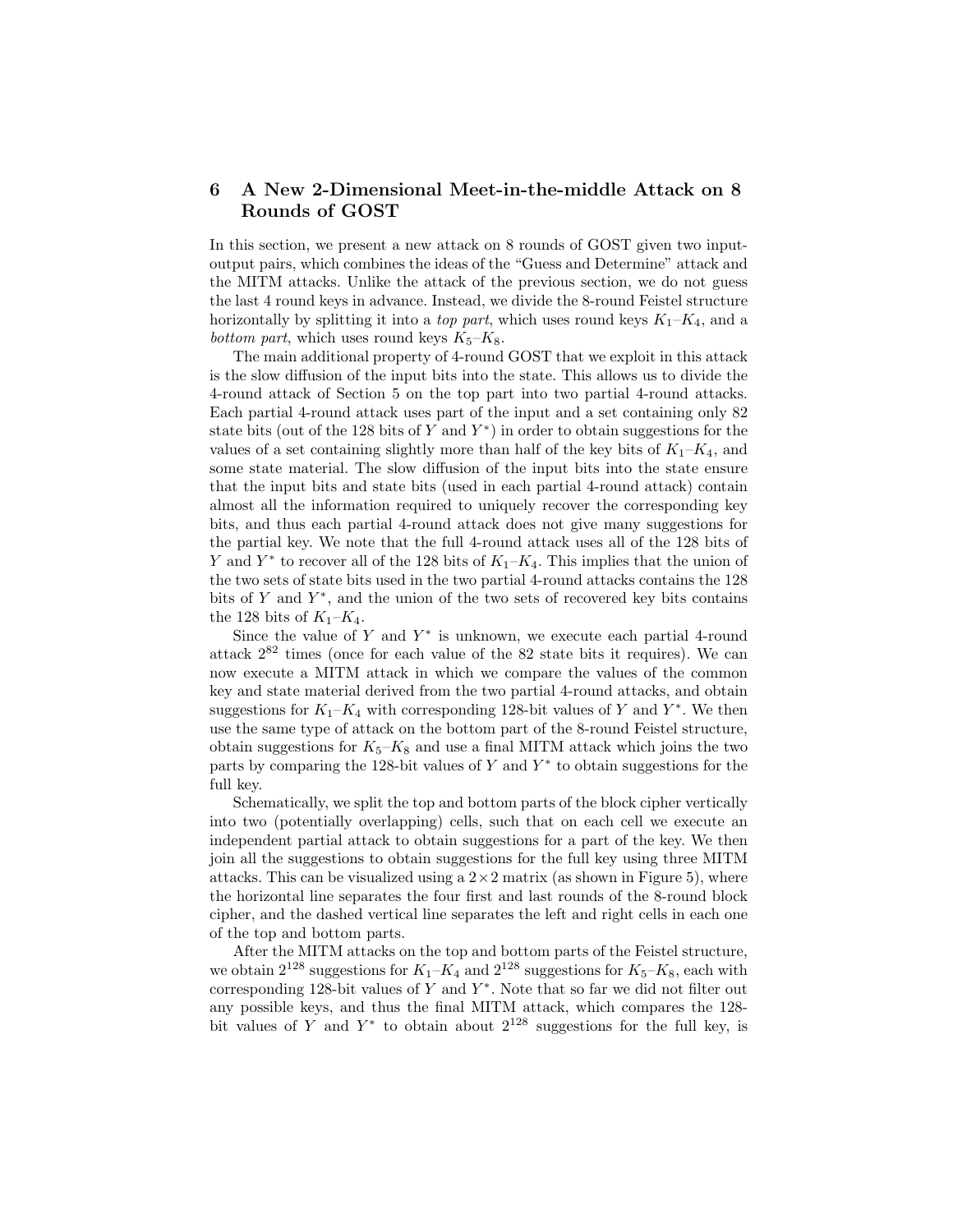

Fig. 5. The general framework of the 2-dimensional meet-in-the-middle attack

essentially the basic MITM attack of Section 4.1, which would normally require  $2^{128}$  memory.

To reduce the memory consumption, we guess many of the 128 bits of Y and Y<sup>\*</sup> in advance (in the outer loop of the 8-round attack). For each possible value of those bits, we execute the 2DMITM (2-dimensional MITM) attack described above, but obtain fewer suggestions for the key which we have to store. This increases the number of times that we execute the partial 4-round attacks and potentially the overall time complexity of the full 8-round attack. However, this is not the case, as the partial 4-round attacks were relatively efficient (the time complexity of each one was at most  $2^{18}$ ) and were originally executed only  $2^{82}$ times. Thus, the partial 4-round attacks were not the bottleneck of the time complexity of the attack.<sup>7</sup>

#### 6.1 Details of the 8-Round Attack

Formally, we define the following sets which contain bits of  $Y$  and  $Y^*$ :  $S_1$  is the set of bits that we guess in the outer loop of the 8-round attack.  $S_2$  and  $S_3$  are the sets of remaining bits, which are not guessed in advance (i.e. not in  $S_1$ , that are required for the execution of the partial 4-round attacks on the left and right cells, respectively, of the top part of the 8-round Feistel structure. Namely,  $S_1 \bigcap S_2 = \emptyset$ , and  $S_1 \bigcup S_2$  is the minimal set that contains all the bits of Y and Y<sup>\*</sup> which are required by the partial 4-round attack on the left cell of the top part. Similarly,  $S_1 \cap S_3 = \emptyset$ , and  $S_1 \cup S_3$  is the minimal set that contains all the bits of Y and  $Y^*$  which are required by the partial 4-round attack on the right cell of the top part. For the bottom MITM attack, we define  $S_4$  and

 $7$  Note again that we expect about  $2^{128}$  keys to fulfill the filtering conditions of the two input-output pairs. Thus, the time required for the attack cannot be reduced below  $2^{128}$  (without exploiting additional filtering conditions).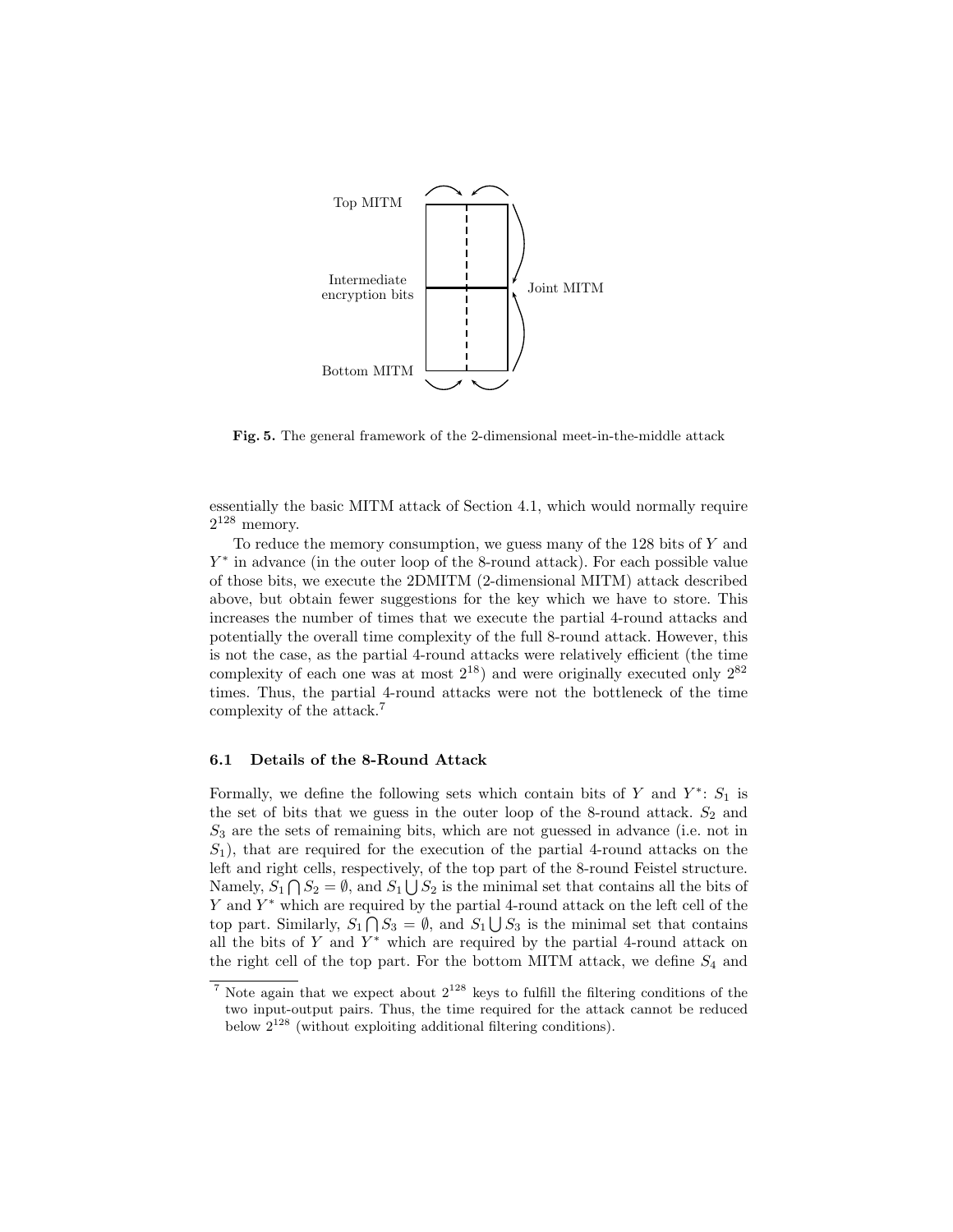$S_5$  in a similar way to  $S_2$  and  $S_3$ , respectively, but for the bottom part of the 8-round Feistel structure. Note that since the 4-round attacks on both the top and bottom parts require all the 128 intermediate bits,  $S_2 \bigcup S_3 = S_4 \bigcup S_5$ .

The details of the 4-round attacks are given in the next section. We now refer to them as black boxes, and give the algorithm of the full 8-round attack:

- 1. For each value of the bits of the set  $S_1$ :
	- (a) Perform the 4-round attack on the top part of the Feistel structure, and obtain a list with values of  $K_1-K_4$ , sorted according to the value of the bits of  $S_2 \bigcup S_3$ .
	- (b) Perform the 4-round attack on the bottom part of the Feistel structure. For each value of  $S_4 \bigcup S_5 = S_2 \bigcup S_3$  (given along with the value of  $K_5$ - $K_8$ , search the list obtained in the previous step of matches. For each match test the full key  $K_1-K_8$  with the given plaintext-ciphertext pairs.

#### 6.2 Details of the 4-Round Attacks

We concentrate first on the top part of the 8-round Feistel structure: each one of the two partial 4-round attacks on the top part sequentially executes a subset of the iterations defined in Section 5, and is called an iteration batch. The first (left) iteration batch executes iterations 0–3, and the second (right) executes iterations 4–7.

After performing iteration batches 0–3 and 4–7 independently, we get suggestions for the values of some key bits, and for some carry and state bits. We then discard inconsistent suggestions by comparing the values of the common bits that are derived by both of the iteration batches. We partition these bits into three groups:

- 1.  $G_1$  contains the 16 key bits which are derived by both of the iteration batches 0–3 and 4–7 (as specified in Table 4).
- 2.  $G_2$  contains the carry and state iteration input bits that we guess in iteration 0, not including step  $(10)$  (the bits that we guess in step  $(10)$  are already used as filtering conditions in iteration 1). Using Table 2, we get  $|G_2| = 6$ (using the fact that the carry bits are known to be zero). Note that the bits of  $G_2$  are also contained in the set of iteration output bits of iteration 7 (of batch 4–7), and can thus be used to discard inconsistent suggestions made by batches 0–3 and 4–7.
- 3.  $G_3$  contains the carry and state iteration input bits that we guess in iteration 4 (the first iteration of batch 4–7), not including the bits that we guess in step (10). Using Table 2, we get that  $|G_3| = 10$  (unlike iteration 0, in iteration 4 no carry bits and expressions are known in advance). Note that the bits of  $G_3$  are also contained in the set of iteration output bits of iteration 3 (of batch 0–3), and can thus be used to discard inconsistent suggestions made by batches 0–3 and 4–7.

Assume that the values of all the bits of  $S_1$  are known. We now give the algorithm of the MITM attack performed on the top part of the 8-round Feistel structure: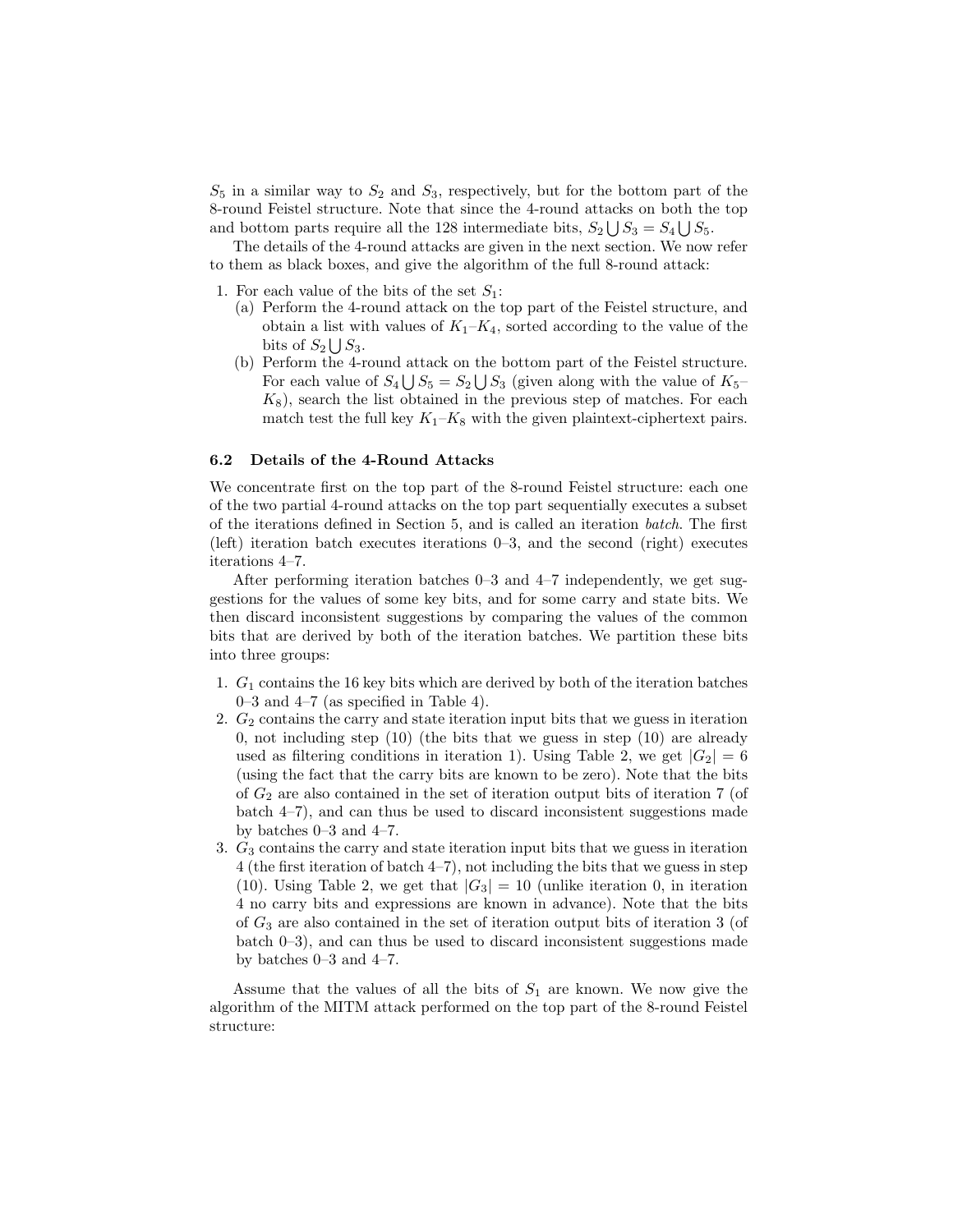| Iteration                                                                              |           |           |           |             |                                                                         |           |           |           |
|----------------------------------------------------------------------------------------|-----------|-----------|-----------|-------------|-------------------------------------------------------------------------|-----------|-----------|-----------|
| $K_1$ bits                                                                             | $(0-3)$   | $(4-7)$   | $8 - 11$  | $12 - 15$   | $(16-19)$                                                               | $(20-23)$ | $24 - 27$ | $28 - 31$ |
| derived                                                                                | $8 - 11$  | $12 - 15$ | $(16-19)$ | $(20 - 23)$ | $24 - 27$                                                               | $28 - 31$ | $(0-3)$   | $(4-7)$   |
| $K_4$ bits                                                                             | $20 - 23$ | $24 - 27$ | $28 - 31$ | $0 - 3$     | $4 - 7$                                                                 | $8 - 11$  | $12 - 15$ | $16 - 19$ |
| derived                                                                                |           |           |           |             |                                                                         |           |           |           |
| Bits of                                                                                |           |           |           |             | $ R[31,2] R[3,6] R[7,10] R[11,14] R[15,18] R[19,22] R[23,26] R[27,30] $ |           |           |           |
| Y and Y* L[11, 14  L[15, 18  L[19, 22  L[23, 26  L[27, 30  L[31, 2] L[3, 6]  L[7, 10]  |           |           |           |             |                                                                         |           |           |           |
| required $ L[20, 23] L[24, 27] L[28, 31] L[0, 3] L[4, 7] L[8, 11] L[12, 15] L[15, 19]$ |           |           |           |             |                                                                         |           |           |           |

Key bits which are known from previous iterations of the batch are underlined. Key bits of  $G_1$  (derived by both of the iteration batches) appear is parenthesis. The bits of Y and Y<sup>\*</sup> are denoted as follows:  $R[i, j]$  denotes  $Y_R^{i,j}$  and  $Y_R^{*i,j}$ ,  $L[i, j]$  denotes  $Y_L^{i,j}$ and  $Y_L^{*i,j}$ .

Table 4. The key bits derived and the intermediate encryption bits required in each iteration of iteration batches 0–3 and 4–7

- 1. For each value of the bits of  $S_2$ , perform the batch of iterations 0–3. Save all the nodes of the final layer in a list. These nodes contain the values of slightly more than half of the bits of  $K_1-K_4$  (including the values of the bits of  $G_1$ ), and also the values of the bits of  $G_3$ . In addition to the information obtained by each node, also save the value of the initial guess of the bits of  $G_2$ , and the value of the bits of  $S_2$  per node. Sort the list according to the values of  $G_1, G_2$  and  $G_3$ .
- 2. For each value of the bits of  $S_3$ , perform the batch of iterations 4–7. For each node in the final layer obtain the value of the bits of  $G_1, G_2$  and  $G_3$  and search the list obtained in the first step for their value. For each match, save the value of the full  $K_1-K_4$  in a sorted list according to the value of the bits of  $S_2 \bigcup S_3$ .

The iteration batches of the MITM attack on the bottom part of the Feistel structure are performed from the decryption side and are completely analogous to the iteration batches on the top part (i.e. in iteration 0, we start by guessing  $K_8^{0,3}$ , and derive  $K_5^{20,23}$  and  $K_8^{8,11}$ ). We also define analogous sets to  $G_1, G_2$  and  $G_3$  for the bottom part.

Before analyzing the complexities of the top and bottom MITM attacks, we determine the sets  $S_1-S_5$ . We refer to Table 4, which gives the indices of the intermediate encryption bits required by iterations 0–7 of the top part of the 8-round Feistel structure. In order to calculate the indices of these bits, recall from Section 5.5 that iteration  $i \in \{0, 1, ..., 7\}$  uses equations  $E_1^i, E_1^{i+2}, E_2^{i+5}, E_3^i$  and  $E_4^{i+5}$ , out of which only  $E_2^{i+5}$  and  $E_3^i$  require bits of Y and  $Y^*$ :  $E_2^{i+5}$  requires  $Y_R^{4i+31,4i+2}$ and  $Y_L^{4i+20,4i+23}$ , and  $E_3^i$  requires  $Y_L^{4i+11,4i+14}$  (note that iteration *i* also requires the same indices for  $Y^*$ ). Altogether, iterations 0–3 require the 82 intermediate bits  $Y_R^{31,14}$ ,  $Y_L^{11,3}$ ,  $Y_R^{*31,14}$  and  $Y_L^{*11,3}$ , and iterations 4–7 require the 82 intermediate bits of  $Y_R^{15,30}$ ,  $Y_L^{27,19}$ ,  $Y_R^{*15,30}$  and  $Y_L^{*27,19}$ . After calculating the indices of the intermediate encryption bits that the iteration batches of the top part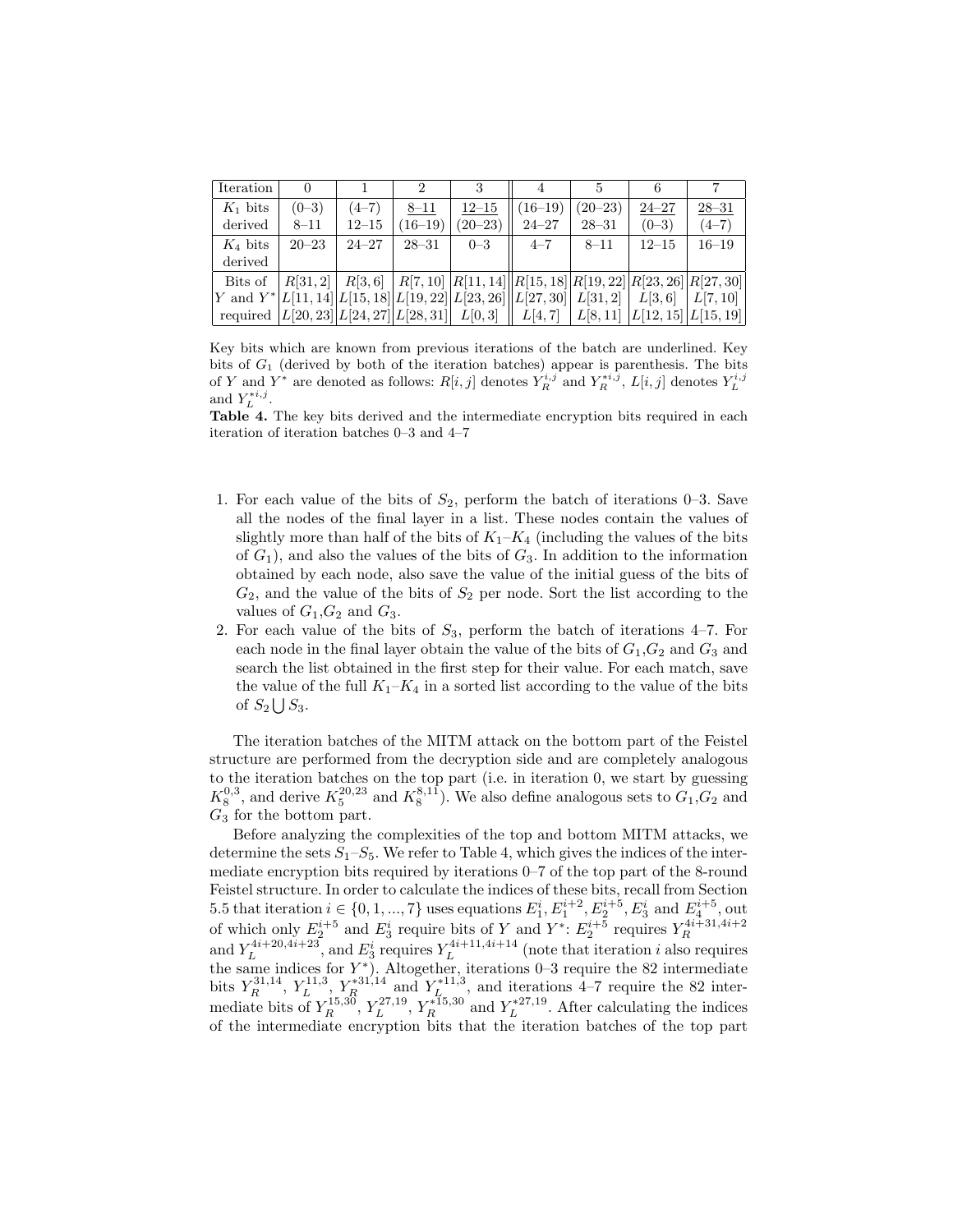require, we can easily derive the analogous indices that the iteration batches of the bottom part require, taking into account that the right and left 32-bit halves of  $Y$  and  $Y^*$  are exchanged at the end of round 4. Thus, we need to exchange the right and left halves of the bits calculated for the top part: for the bottom part, iteration batch 0–3 requires the 82 intermediate encryption bit values of  $Y_L^{31,14}, Y_R^{11,3}, Y_R^{*31,14}$  and  $Y_R^{*11,3}$  and the iteration batch 4–7 requires the 82 bits of  $Y_L^{15,30}$ ,  $Y_R^{27,19}$ ,  $Y_L^{*15,30}$  and  $Y_R^{*27,19}$ .

The sets  $S_1-S_5$  that we choose are given in table 5. Note that since the right and left 32-bit halves of  $Y$  and  $Y^*$  are exchanged at the end of round 4, we choose  $S_1$  so that it contains the same bit indices from both halves of Y and Y ∗ . As a result, the sets used during the iteration batches are of the same size  $(|S_2| = |S_3| = |S_4| = |S_5| = 18$ . This implies that the iteration batches of both the top and the bottom parts are performed the same number of times  $(2^{18})$  for a given value of the 92 bits of  $S_1$ .

|                                    | $x*23,3$<br>$\overline{V^{10,19}~~V^{23,3}}~~V^{10,19}~~V^{23,3}~~V^{*10,19}~~V^{*23,3}~~V^{*10,19}$<br>$I_R$ , $I_L$<br>$\overline{A}$ R<br>$\overline{R}$<br>R.<br>$\mathcal{L}$ |
|------------------------------------|------------------------------------------------------------------------------------------------------------------------------------------------------------------------------------|
| $\mathcal{C}^r$<br>$\mathcal{D}2$  | $Y_L^{20,22}, Y_R^{4,9}, Y_L^{*20,22}, Y_R^{*4,9}$                                                                                                                                 |
| $\mathcal{C}^r$                    | $V^{20,22}$<br>$V^{*4,9}$ $V^{*20,\overline{22}}$                                                                                                                                  |
| $\mathcal{C}^r$<br>$\mathcal{D}_4$ | $V^{20,22}$ $V^{4,9}$ .<br>$V^{*20,22}$ $V^{*4,9}$                                                                                                                                 |
| $\alpha$                           | $V^{20,22}$ $V^{*4,9}$ $V^{*20,22}$<br>$x^{4,9}$                                                                                                                                   |

**Table 5.** The sets  $S_1-S_5$ 

We now analyze the complexity of the MITM attack on the top part of the Feistel structure: as calculated in Section 5.5, when starting the iteration batch from iteration 0, the expected maximal size of the tree is  $2^{14}$ . It is obtained after iteration 1, and is maintained until the end of iteration 5 (even though we do not perform 5 consecutive iterations in this attack). The time complexity of the first step of the attack is thus about  $2^{|S_2|+14} = 2^{14+18} = 2^{32}$ , and this is also the size of the sorted list at the end of the first step. The maximal size of the tree of the iteration batch  $4-7$  is  $2^{14+4} = 2^{18}$  (as described above, we have to guess 4 more carry bits compared to iterations  $(0-3)$ . Thus, the time complexity of expanding the tree in the second step is  $2^{|S_3|+18} = 2^{36}$ . The time and memory complexities of the remainder of step 2 (in which we match the iteration batches) are  $2^{|S_2|+|S_3|+14+18-(|G_1|+|G_2|+|G_3|)} = 2^{|S_2|+|S_3|+14+18- (16+6+10)} = 2^{|S_2|+|S_3|} =$ 2 <sup>36</sup>. Note that it is not surprising that the time and memory complexities of the matching part of the attack reduce to  $2^{|S_2|+|S_3|}$ , since given the full 128-bit intermediate value, we expect that only one key survives the filtering conditions. Altogether, the memory complexity of the top MITM attack is about  $2^{36}$  64bit words. The time complexity is dominated by step 2 and is equivalent to about  $2^{36}$  4-round Feistel structure evaluations, which is equivalent to about  $2^{33}$ evaluations of the full GOST cryptosystem. For the bottom MITM attack, we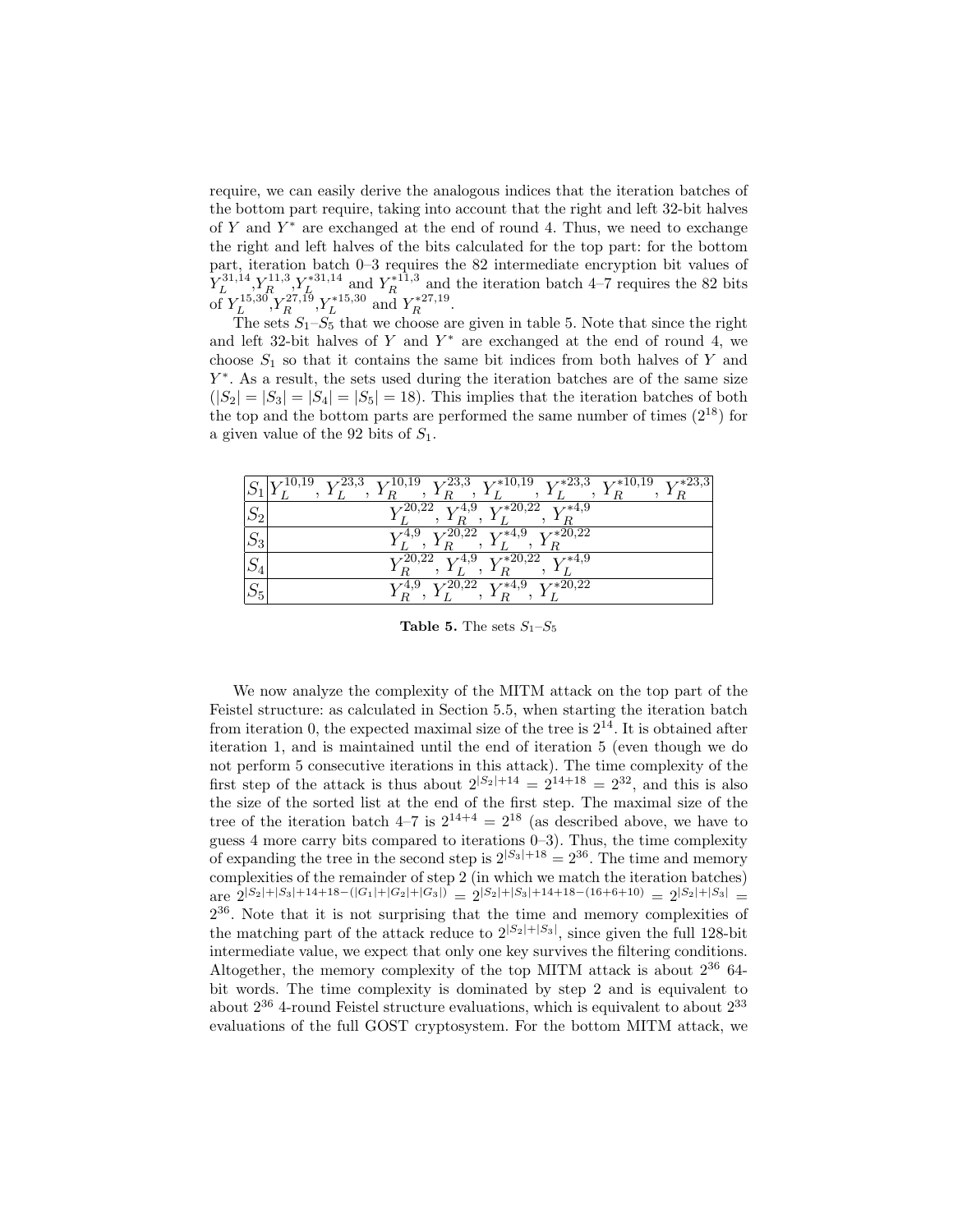obtain the same time and memory complexities, since the sizes of  $S_4$  and  $S_5$  are equal to the sizes of  $S_2$  and  $S_3$ , and the sets corresponding to  $G_1$ ,  $G_2$  and  $G_3$ are completely symmetrical.

#### 6.3 Analysis of the 8-Round Attack on GOST

We analyze the attack of Section 6.1: The time complexities of each of the MITM attacks on the bottom and top parts in steps (a) and (b) are equivalent to about 2<sup>36</sup> 4-round Feistel structure evaluations, as calculated above. The number of expected matches for which we run the full cipher in step (b) is  $2^{36+36-36} = 2^{36}$ . Hence, the time complexity of these steps is equivalent to a bit more than  $2^{36}$  full GOST evaluations. Since  $|S_1| = 92$ , the total time complexity of the attack is equivalent to about  $2^{92+36} = 2^{128}$  GOST evaluations. The total memory complexity of the attack is about  $2^{36}$  64-bit words, and is dominated by the sorted list calculated in step (a).

## 7 Conclusions and Open Problem

In this paper we introduced several new techniques such as the fixed point property and two dimensional meet in the middle attacks, and used them to greatly improve the best known attacks on the full 32-round GOST. In particular, we reduced the memory complexity of the attacks from an impractical  $2^{64}$  to a practical  $2^{36}$  (and to an even more practical  $2^{19}$  complexity, which can fit into the cache of modern microprocessors, with a small penalty in the running time). The lowest time complexity of our attacks is  $2^{192}$ , which is  $2^{32}$  times better than previously published attacks but still very far from being practical. Consequently, we are concerned about the weaknesses which were demonstrated in the design of GOST (especially in its simplistic key schedule), but do not advocate that its current users should stop using it right away.

The main open problems left in this paper are whether it is possible to find faster attacks, and how to better exploit other amounts of available data (in addition to the  $2^{32}$  and  $2^{64}$  complexities considered in this paper, which are the natural thresholds for our techniques).

#### References

- 1. Eli Biham, Orr Dunkelman, and Nathan Keller. Improved Slide Attacks. In Alex Biryukov, editor, FSE, volume 4593 of Lecture Notes in Computer Science, pages 153–166. Springer, 2007.
- 2. David Chaum and Jan-Hendfik Evertse. Cryptanalysis of DES with a Reduced Number Of Rounds: Sequences of Linear Factors in Block Ciphers. In Advances in Cryptology, CRYPTO 85, pages 192–211. Springer-Verlag, 1986.
- 3. Nicolas T. Courtois. Security Evaluation of GOST 28147-89 in View of International Standardisation. Cryptology ePrint Archive, Report 2011/211, 2011. http://eprint.iacr.org/.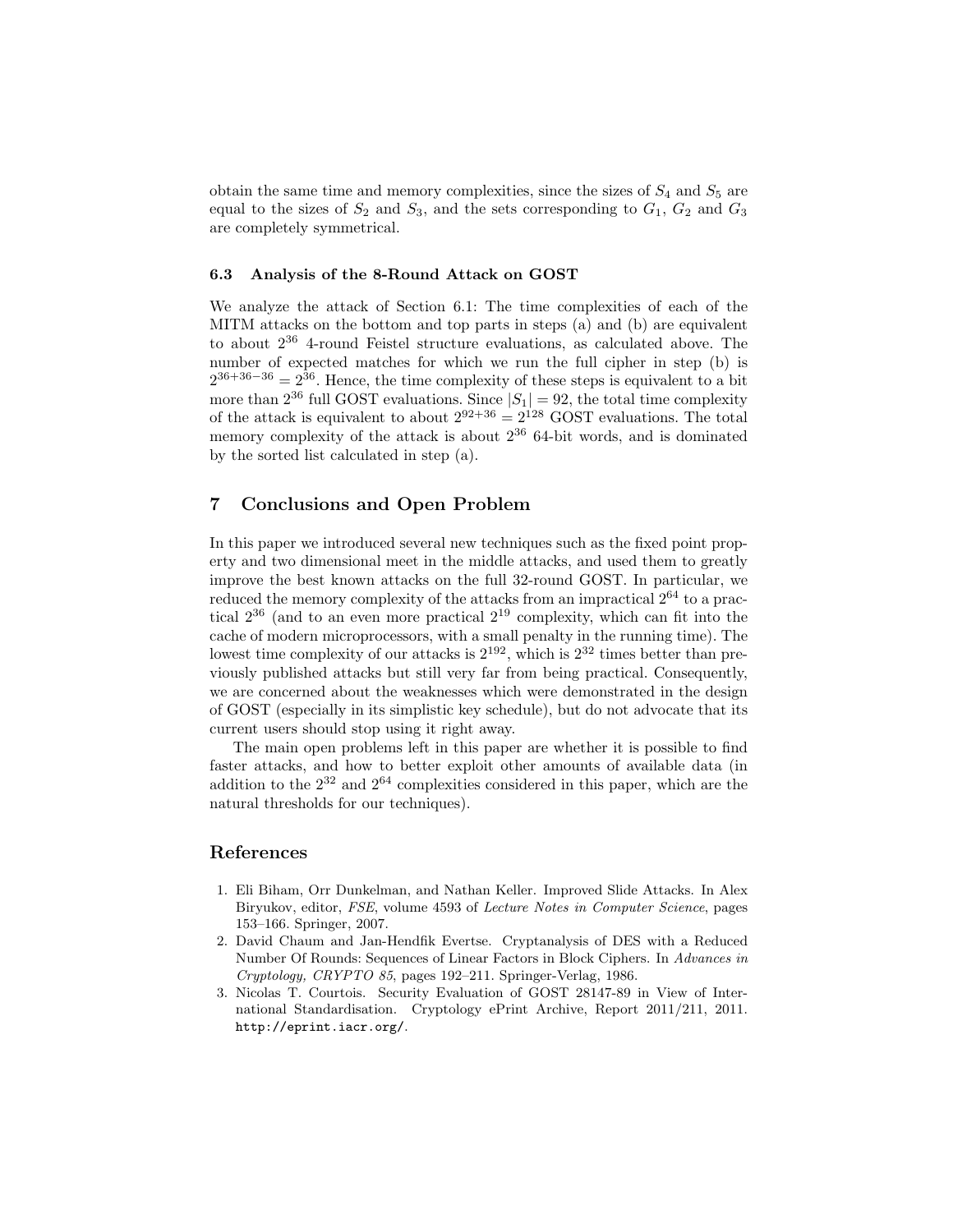- 4. Nicolas T. Courtois and Michał Misztal. Differential Cryptanalysis of GOST. Cryptology ePrint Archive, Report 2011/312, 2011. http://eprint.iacr.org/.
- 5. Ewan Fleischmann, Michael Gorski, Jan-Hendrik Huehne, and Stefan Lucks. Key Recovery Attack on full GOST Block Cipher with Negligible Time and Memory. Presented at Western European Workshop on Research in Cryptology (WEWoRC), 2009.
- 6. Takanori Isobe. A Single-Key Attack on the Full GOST Block Cipher. In Antoine Joux, editor, FSE, volume 6733 of Lecture Notes in Computer Science, pages 290– 305. Springer, 2011.
- 7. Orhun Kara. Reflection Cryptanalysis of Some Ciphers. In Dipanwita Roy Chowdhury, Vincent Rijmen, and Abhijit Das, editors, INDOCRYPT, volume 5365 of Lecture Notes in Computer Science, pages 294–307. Springer, 2008.
- 8. John Kelsey, Bruce Schneier, and David Wagner. Key-Schedule Cryptoanalysis of IDEA, G-DES, GOST, SAFER, and Triple-DES. In Neal Koblitz, editor, CRYPTO, volume 1109 of Lecture Notes in Computer Science, pages 237–251. Springer, 1996.
- 9. Youngdai Ko, Seokhie Hong, Wonil Lee, Sangjin Lee, and Ju-Sung Kang. Related Key Differential Attacks on 27 Rounds of XTEA and Full-Round GOST. In Bimal K. Roy and Willi Meier, editors, FSE, volume 3017 of Lecture Notes in Computer Science, pages 299–316. Springer, 2004.
- 10. National Bureau of Standards. Federal Information Processing Standard-Cryptographic Protection - Cryptographic Algorithm. GOST 28147-89, 1989.
- 11. OpenSSL. A Reference Implementation of GOST. http://www.openssl.org/ source/.
- 12. Vladimir Rudskoy. On Zero Practical Significance of Key Recovery Attack on Full GOST Block Cipher with Zero Time and Memory. Cryptology ePrint Archive, Report 2010/111, 2010. http://eprint.iacr.org/.
- 13. Haruki Seki and Toshinobu Kaneko. Differential Cryptanalysis of Reduced Rounds of GOST. In Douglas R. Stinson and Stafford E. Tavares, editors, Selected Areas in Cryptography, volume 2012 of Lecture Notes in Computer Science, pages 315–323. Springer, 2000.

# A Appendix: Exploiting GOST's Complementation Property

The full GOST block cipher has a well-known complementation property. If the plaintext  $P = (P_L, P_R)$  is encrypted under  $K = (K_1, K_2, \ldots, K_8)$  to the ciphertext  $C = (C_1, C_2)$ , then the encryption of  $P^* = (P_L \oplus e_{31}, P_R \oplus e_{31})$  under  $K = (K_1 \oplus e_{31}, K_2 \oplus e_{31}, \ldots, K_8 \oplus e_{31})$  is  $C^* = (C_1 \oplus e_{31}, C_2 \oplus e_{31})$  (where  $e_{31}$ is the 32-bit vector whose entries are all zero, except the MSB, which is one.).

At the same time, in our attacks on reduced-round GOST, we notice the existence of two less known complementation properties: for  $G_{K_1, K_2, K_3, K_4}(P_L, P_R) = (T_L, T_R), G_{K_1 \oplus e_{31}, K_2, K_3 \oplus e_{31}, K_4}(P_L, P_R \oplus e_{31}) = (T_L, T_R \oplus$ 

e<sub>31</sub>) and  $G_{K_1,K_2\oplus e_{31},K_3,K_4\oplus e_{31}}(P_L \oplus e_{31}, P_R) = (T_L \oplus e_{31}, T_R).$ 

One can use these three complementation properties in all of our attacks (even though each one of them leads to a different improvement factor). For example, consider the meet-in-the-middle attack suggested in Section 4.2. In this attack, we obtain two 8-round input-output pairs  $(I, O)$  and  $(I^*, O^*)$ . The